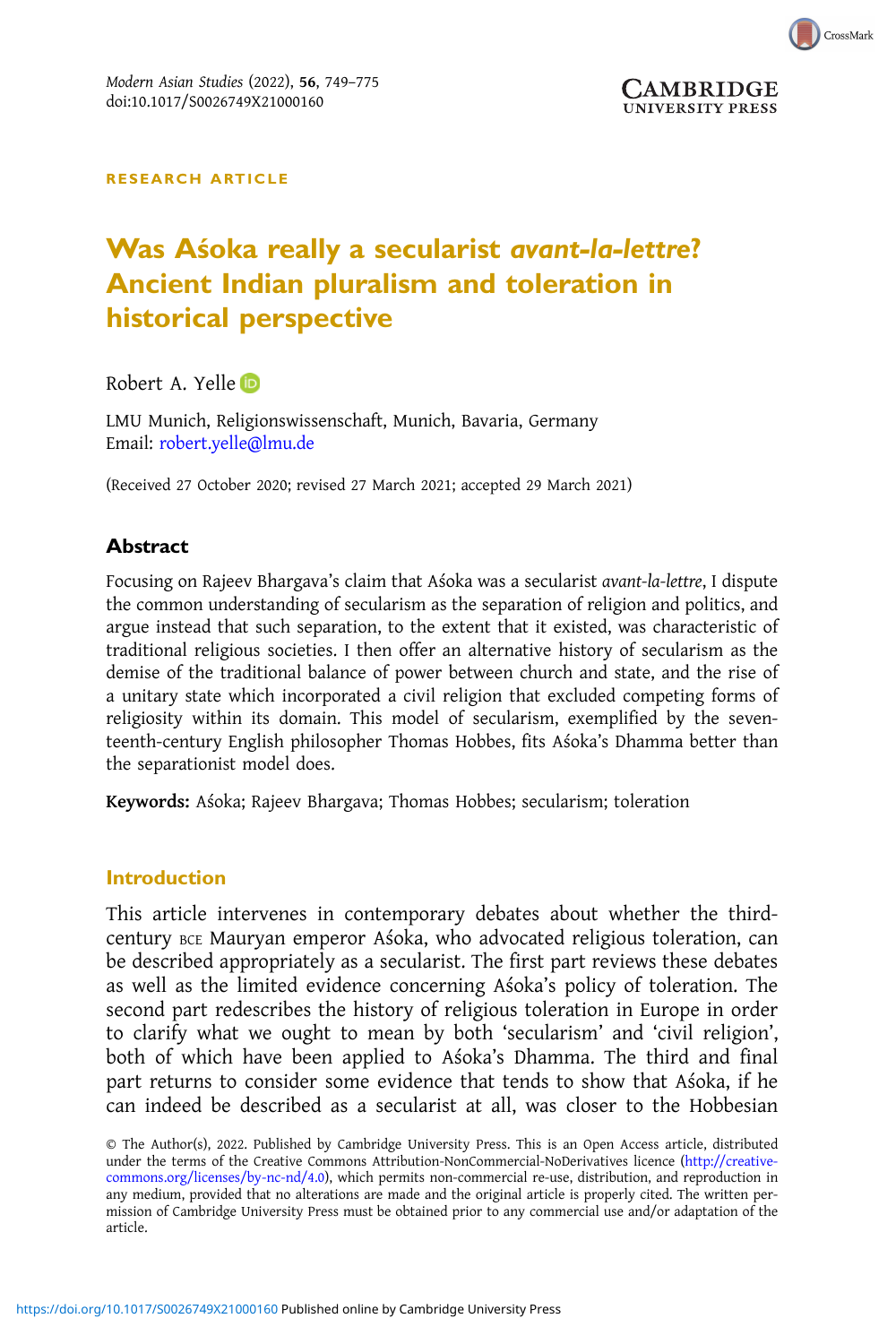variety, in the sense that he advocated Dhamma as a universal ethic or civil religion within the context of a state establishment of religion.

## Aśoka as both lens and projection screen for contemporary debates over secularism

The third-century BCE Mauryan emperor Aśoka (r. 268–232 BCE) has attracted attention since the discovery of his numerous epigraphic remains that are scattered throughout his ancient kingdom as well as at its boundaries. The Mauryan dynasty (322–185 BCE) was the first real imperial formation to span the subcontinent, and it included a diversity of languages and cultures, including religious cultures. Partly for this reason, Aśoka has been an example for a diverse, independent, and united India—in fact, the wheel or dharmacakra from his lion pillar at Sarnath served as an inspiration for the modern Indian flag. Jawaharlal Nehru, the first prime minister of India, felt a special connection to him.<sup>1</sup> This was true despite the fact that, while Nehru was committed to a secular Indian state, Aśoka supported the growth and development of Buddhism through a range of policies, described his own conversion to that religion after experiencing regret at his bloody conquest of the Kalinga region, and has gone down in legend as the archetype of a Buddhist ruler.<sup>2</sup> To this day, secular liberal thinkers in India often draw a straight line from Aśoka to Nehru, one that is traced through Akbar.<sup>3</sup>

The connection between Aśoka's religiously pluralist but Buddhistinfluenced empire and contemporary India is reinforced by the evident parallel between the two states in terms of their geographic range and unity-in-diversity. It is supported also by the shared endeavour to negotiate and harmonize such pluralism through a robust doctrine of religious toleration. Aśoka's edicts called for members of all religions ( pāṣaṇḍas) to be welcome throughout his empire, declared that members of different religions should exhibit restraint in speech and not insult other traditions, and articulated a universal ethic of Dhamma that, while it may not be specifically Buddhist, $4$  shares with that tradition an emphasis on nonviolence and social welfare.

Aśoka's reputation as a proponent of toleration rests primarily upon a few inscriptions.

 $<sup>1</sup>$  As Ananya Vajpeyi states: 'What Nehru sought, in the Asokan and Mauryan materials ... were</sup> not the historical relics of an ancient Buddhist empire, but ways to represent and communicate the kind of nation he was hoping to build as the leader of free India': Ananya Vajpeyi, The righteous republic: the political foundations of modern India (Cambridge, MA: Harvard University Press, 2012), p. 40; see also pp. 170, 184–203.<br><sup>2</sup> John Strong, *The legend of King Aśoka: a study and translation of the Aśokāvadāna (Princeton:* 

Princeton University Press, 1983), p. 15.<br><sup>3</sup> Amartya Sen, *The argumentative Indian* (New York: Picador, 2005), p. 16.<br><sup>4</sup> See Romila Thapar, *Early India: from the origins to AD 1300* (Berkeley: University of California

Press, 2002), pp. 179–80: 'dhamma was rendered by some scholars as the teaching of the Buddha and by others as a more general concern for ethical behavior. Its translation into Greek as eusebia would tend to support the second meaning. There is interestingly no reference to the teachings of the Buddha in the Greek and Aramaic versions.'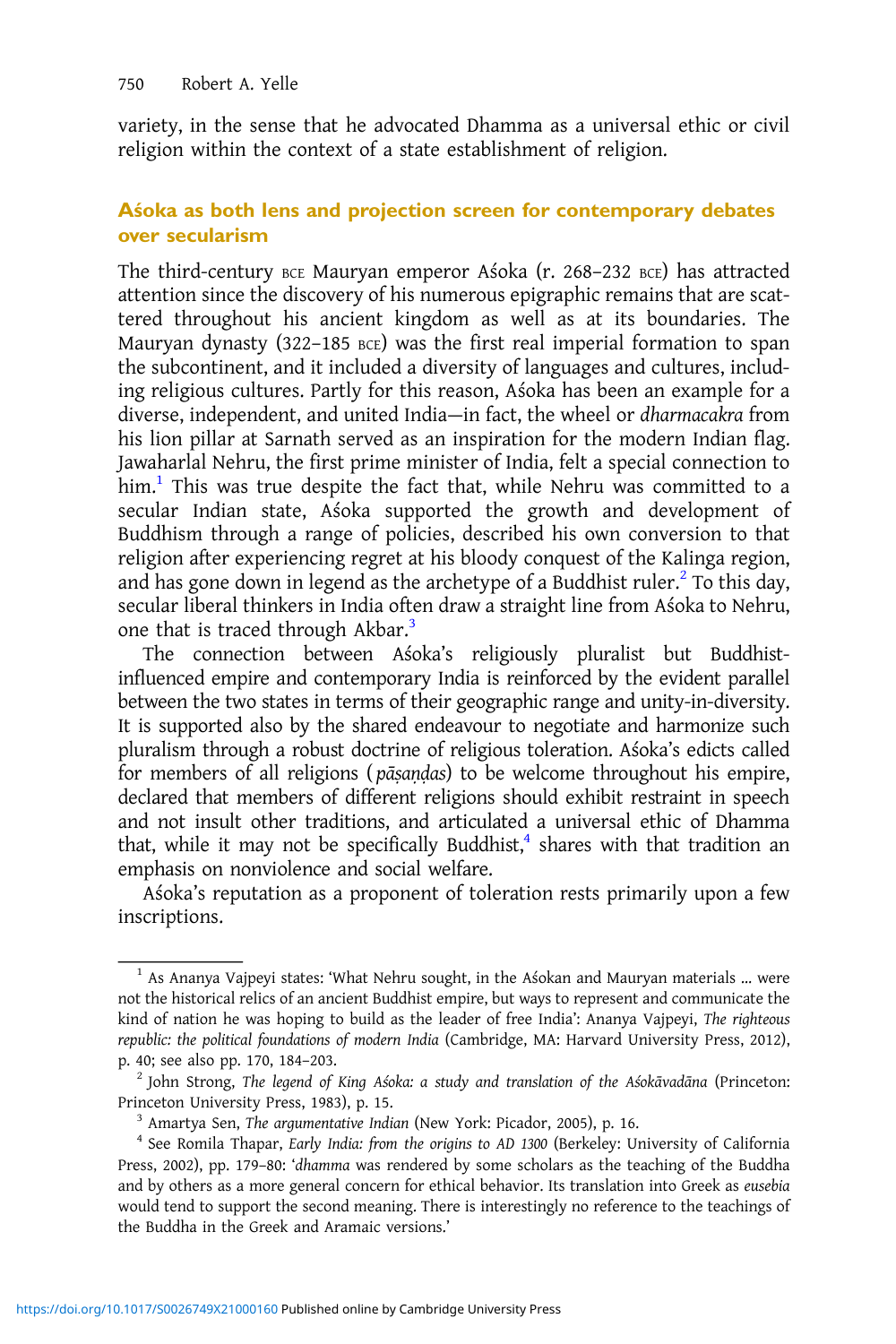Rock Edict 7 states:

Beloved-of-the-Gods, King Piyadasi [he of blessed view], desires that all religions should reside everywhere, for all of them desire self-control and purity of heart.<sup>5</sup>

Rock Edict 12 states:

Beloved-of-the-Gods, King Piyadasi, honors both ascetics and the householders of all religions… But [he] … does not value gifts and honors as much as he values this—that there should be growth in the essentials of all religions. Growth in essentials can be done in different ways, but all of them have as their root restraint in speech [vacaguti], that is, not praising one's own religion, or condemning the religion of others without good cause … Whoever praises his own religion, due to excessive devotion, and condemns others with the thought 'Let me glorify my own religion,' only harms his own religion. Therefore contact (between religions) is good.

These policies went beyond mere toleration.<sup>6</sup> They included active support of different religious groups. Much as Akbar would do later with his policy of Sulh-i Kull, as described in Moin's framework article in this special issue, Aśoka promoted a diversity of persuasions and respectful discussion among members of different religions.<sup>7</sup>

An interesting question concerns the meaning of the term pāsanda ( pāsamda/ praṣaṃḍa), which is usually translated as 'religion' or 'sect' and refers to different traditions of discipline or asceticism as well as to different worldviews.<sup>8</sup> Romila Thapar notes that pāṣaṇḍa in the Aśokan edicts 'referred only to philosophical and religious sects or doctrines', yet subsequently acquired pejorative connotations, similar to the English 'sectarian'. <sup>9</sup> In Greek versions of the inscriptions,

<sup>&</sup>lt;sup>5</sup> I have used Ven. S. Dhammika (trans.), The edicts of King Asoka (Buddhist Publication Society, 1994). [https://www.accesstoinsight.org/lib/authors/dhammika/wheel386.html,](https://www.accesstoinsight.org/lib/authors/dhammika/wheel386.html) [accessed 13 July

<sup>2021].&</sup>lt;br><sup>6</sup> Rajeev Bhargava, 'The roots of Indian pluralism: a reading of the Aśokan edicts', *Philosophy and* Social Criticism, vol. 41, 2015, pp. 367–81 at pp. 377–78. <sup>7</sup> Ibid., p. 373.

<sup>8</sup> Joel Brereton, 'Pāṣaṇḍa: religious communities in the Aśokan inscriptions and early literature', in Gṛhastha: the householder in ancient Indian religious culture, (ed.) Patrick Olivelle (New York: Oxford University Press, 2019), pp. 20–42; Oliver Freiberger, 'Religion und Religionen in der Konstruktion des frühen Buddhismus', in Religion in Asien?: Studien zur Anwendbarkeit des Religionsbegriffs, (eds) Peter Schalk et al. (Uppsala: Uppsala University Press, 2013), pp. 15–41. Gustav Roth, 'Vergleichende Beobachtungen zu Aśokas Felsenedikt XIII', in Expanding and merging horizons: contributions to South Asian and cross-cultural studies in commemoration of Wilhelm Halbfass, (ed.) Karin Preisendanz (Vienna: Austrian Academy of Sciences, 2007), pp. 143–66, is also useful on this and other Aśokan terms discussed below.<br><sup>9</sup> Romila Thapar, Cultural pasts: essays in early Indian history (New Delhi: Oxford University Press,

<sup>2000),</sup> p. 459; see also pp. 223–24. Brereton, 'Pāṣaṇḍa', p. 28.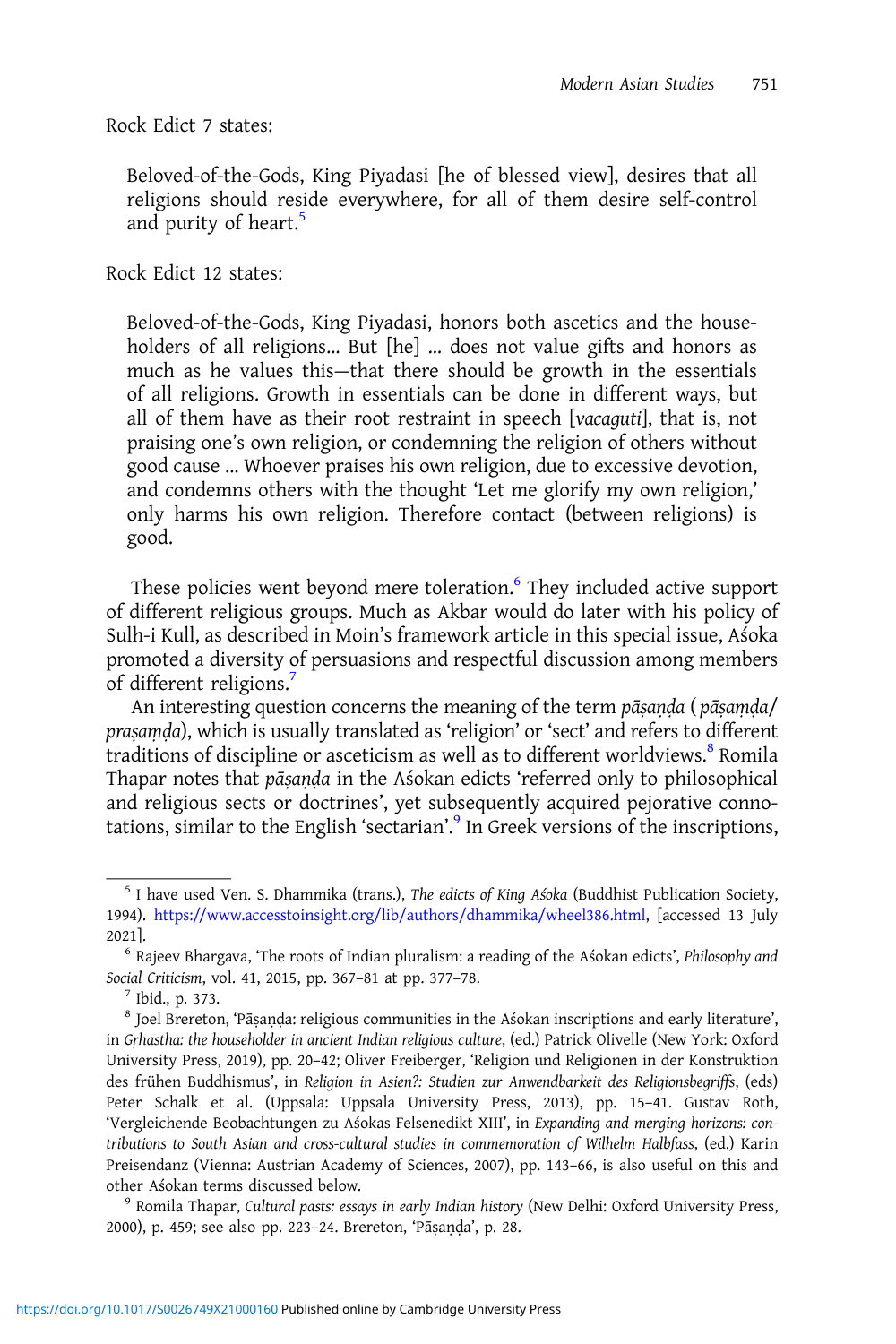this term is rendered as diatribe.<sup>10</sup> Another general term for religions is the compound brāhmaṇa-śramaṇa, which refers to the distinct groups of Brahmans, or householders, and Śramaṇas, or ascetics, including Jains, Ājīvikas, and Buddhists.

Rock Edict 13 states:

There is no country, except among the Greeks, where these two groups, Brahmans and ascetics, are not found, and there is no country where people are not devoted to one or another religion.

Aśoka understood religions ( $p\bar{a}$ sanda) as something found in every society.<sup>11</sup> The term pāsanda presumably extended also to materialists and sceptics, such as were known to exist in those days in both India and Greece. A related term that is found in Aśoka's edicts is 'Dhamma', which was rendered in Greek versions as eusebia, meaning 'piety'. <sup>12</sup> Dhamma was a polyvalent term in Buddhism and Hinduism; it could refer to specific teachings or to a more general concept of righteousness. Aśoka used it to describe the ethics of his empire, as well as the ethics of different religions. The content and meaning of Aśoka's Dhamma is discussed further below.<sup>13</sup>

A number of contemporary scholars have invoked Aśoka as the representative of a tradition of religious toleration that may be uniquely Indian, although, as described by some of its contemporary interpreters, it also bears affinities with our ideals of democratic deliberation. His policies anticipated modern notions of civil discourse between members of different religious groups, such as those affirmed by John Locke<sup>14</sup> or by Section 295A of the Indian Penal Code.<sup>15</sup> The example of a powerful ruler who embraced Buddhism and nonviolence (ahiṃsā), and tolerated different sects in a diverse and polyglot empire is indeed appealing and worthy of reflection. This may explain why Amartya Sen, Martha Nussbaum, and Gary Jacobsohn, among others, have

Dharma, but denotes a general ethical scheme or moral legal order ('ein bestimmtes allgemein-ethisches Programm, das Gustav Roth als "sittliche Rechtsordnung" bezeichnet hat'). <sup>14</sup> See Teresa Bejan, Mere civility: disagreement and the limits of toleration (Cambridge, MA: Harvard

University Press, 2017). <sup>15</sup> Indian Penal Code section 295A: 'Deliberate and malicious acts, intended to outrage religious

feelings or any class by insulting its religion or religious beliefs.—Whoever, with deliberate and malicious intention of outraging the religious feelings of any class of citizens of India, by words, either spoken or written, or by signs or by visible representations or otherwise, insults or attempts to insult the religion or the religious beliefs of that class, shall be punished with imprisonment of either description for a term which may extend to three years, or with fine, or with both.' [https://](https://cis-india.org/internet-governance/resources/section-295a-indian-penal-code) [cis-india.org/internet-governance/resources/section-295a-indian-penal-code,](https://cis-india.org/internet-governance/resources/section-295a-indian-penal-code) [accessed 13 July 2021].

<sup>&</sup>lt;sup>10</sup> Thapar, Cultural pasts, pp. 224, 459.<br><sup>11</sup> Brereton, 'Pāṣaṇḍa', p. 38; Freiberger, 'Religion und Religionen', pp. 35–36.<br><sup>12</sup> Thapar, Cultural pasts, p. 429. See also Nayanjot Lahiri, As*hoka in ancient India* (Cambr Harvard University Press, 2015), who suggests important semantic differences between the two terms.<br><sup>13</sup> Freiberger, 'Religion und Religionen', p. 34, argues that this is not the same as the Buddhist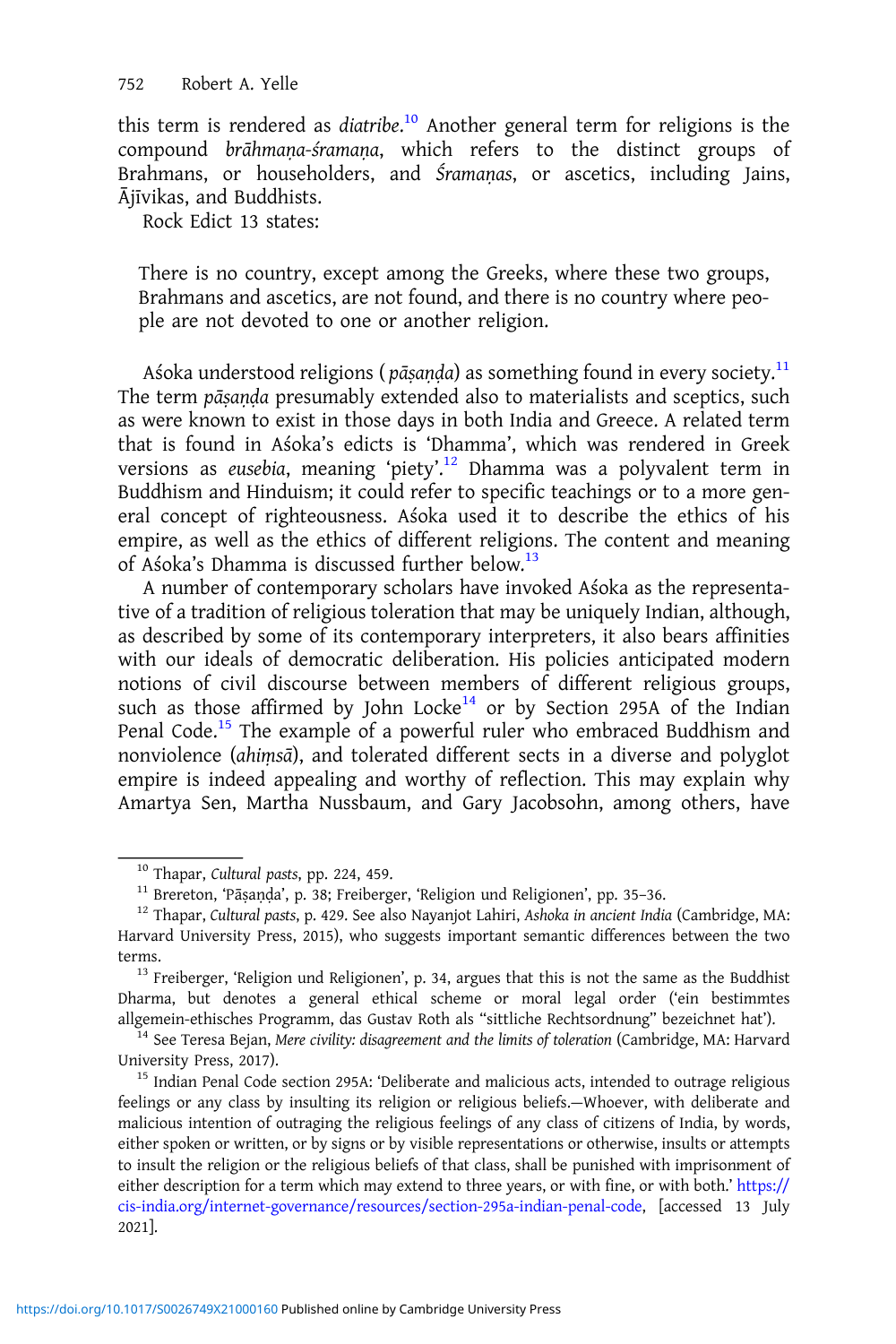drawn a parallel between Asoka's empire and contemporary India.<sup>16</sup> Some, such as Sen, even go so far as to label this 'secularism':

It was indeed a Buddhist emperor of India, Ashoka, who, in the third century BCE, not only outlined the need for toleration and the richness of heterodoxy, but also laid down what are perhaps the oldest rules for conducting debates and disputations… The contemporary relevance of the dialogic tradition and of the acceptance of heterodoxy is hard to exaggerate… The long history of heterodoxy has a bearing not only on the development and survival of democracy in India, it has also richly contributed, I would argue, to the emergence of secularism in India, and even to the form that Indian secularism takes, which is not exactly the same as the way secularism is defined in parts of the West. $17$ 

Sen is not alone in this conclusion, and is joined by such scholars as Romila Thapar.<sup>18</sup> One of the strongest proponents of this idea has been the political philosopher Rajeev Bhargava, who claims Aśoka, with some caveats, as a forerunner of a distinctively Indian style of secularism, one that is tolerant and neutral with respect to the different religions in the nation.<sup>19</sup> Rather than a

secularism: the political morality of Aśoka and Akbar', in Worlds of difference, (eds) Saïd Amir Arjomand and Elisa Reis (London: SAGE, 2013), pp. 94–120; R. Bhargava, 'Beyond toleration: civility

 $16$  Martha Nussbaum, The clash within: democracy, religious violence, and India's future (Cambridge, MA: Belknap Press, 2007), p. 7: 'We forget that ideas of religious toleration and equal respect were well known in India by the time of Ashoka's empire, in the third century B.C.E., a very long time before they were known in Europe'; see also p. 228. Gary Jeffrey Jacobsohn, The wheel of law: India's secularism in comparative constitutional context (Princeton: Princeton University Press, 2003), pp. 8, 13–14.

 $17$  Sen, The argumentative Indian, pp. xii–xiii, 16; see also pp. 19–20, describing Indian secularism as a form of neutrality towards different religions.<br><sup>18</sup> For the historical context, see Romila Thapar, 'Dissent and protest in the early Indian trad-

ition', in her Cultural pasts, pp. 212–34. Thapar takes a generally balanced view of the degree of toleration as well as controversy and dissent in ancient India; see especially ibid., pp. 975, 1018 (where Aśoka appears), 1020 and 1041. However, she does not refrain from drawing a parallel to contemporary secularism: 'although it differs from our pre-colonial past, such a secularizing is not an attempt at alienating ourselves from our tradition, since the pre-colonial past has, in ample measure, ideas and institutions conducive to the secular. … To speak of secularism as a western concept superimposed on India is historically incorrect, for it is not confined to the question of the relations between religion and the state derived from the experience of the Christian Church.' See also Romila Thapar, 'Ashoka: a retrospective', Economic and Political Weekly, vol. 44, no. 45, 2009, pp. 31– 37 at pp. 32, 37; Ranbir Singh and Karamvir Singh, 'Secularism in India: challenges and its future', Indian Journal of Political Science, vol. 69, no. 3, 2008, pp. 597–607 at p. 603. Jacobsohn, The wheel of law, p. 8, accepts Thapar's characterization of Aśoka's Dhamma as a 'secular teaching'. Bruce Rich, To uphold the world: a call for a new global ethic from ancient India (Boston: Beacon Press, 2010), refers to Aśoka's Dhamma as 'a state, secular ethic of nonviolence and reverence for life' (p. xiv) and 'a practical, secular social ethic quite distinct from Buddhist doctrine' (p. 17); see also p. 97. For a caustic takedown of Rich's popularizing and sanguine approach to Aśoka, see Federico Squarcini, 'Selling tolerance by the pound: on ideal types' fragility, Aśoka's edicts and the political theology of toleration in and beyond South Asia', Philosophy and Social Criticism, vol. 45, no. 4, 2019, pp. 477–92.<br><sup>19</sup> See especially Bhargava, 'Roots', pp. 367–81; Rajeev Bhargava, 'Forms of secularity before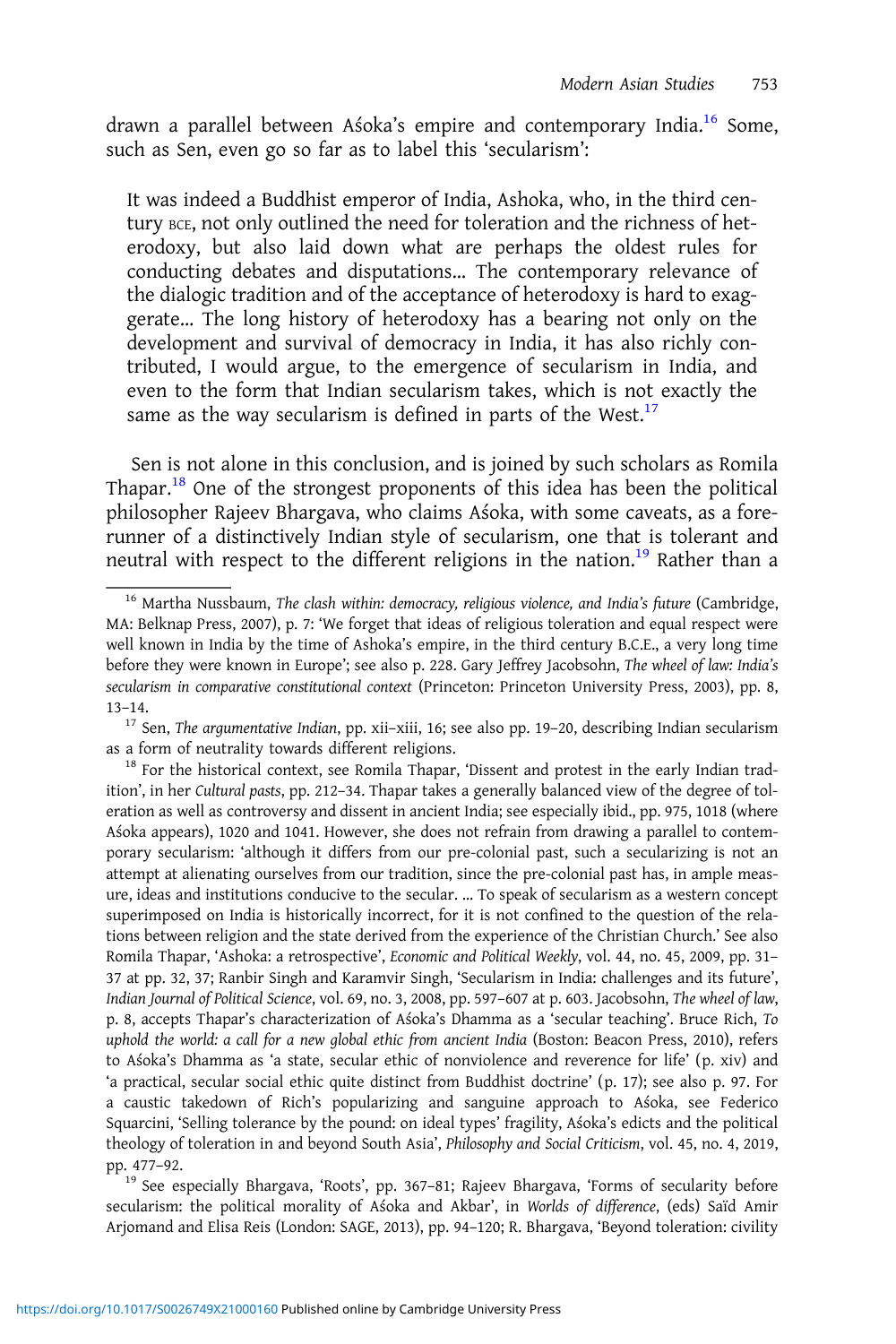strict separation between religion and politics, as in the case of American secularism, or an exclusion of religion from the public sphere, as in the case of French secularism or laïcité, Bhargava argues that 'the subcontinental or Indian model [of secularism that is] found loosely in the best moments of intercommunal practice in India and in the country's constitution appropriately interpreted' promotes a form of 'principled distance' between the state and the various religions that, however, 'does not erect a wall of separation' between these.<sup>20</sup> India exemplifies a secular state that goes beyond mere toleration of the different religious traditions, while treating each of these equally, a principle that has been referred to as sarva-dharma-samabhāva.<sup>21</sup> Of course, this cannot mean that there was an unbroken tradition extending more than two millennia which remained intact throughout the colonial period and that survives to the present day. We must therefore understand this as a claim that, given the underlying conditions of Indian pluralism, Aśoka's Dhamma has continuing value as a model for social organization. The attraction of such an indigenous model for contemporary India, and indeed for many other modern states in which communal violence attributed to religion is a problem, is self-evident. For this reason, not only historians and philologists but also philosophers and political theorists concerned to defend the modern settlement in favour of religious toleration and the religious neutrality of the state have reflected intensively on Aśoka's example.

Bhargava's account of the different varieties of secularism is nuanced and sensitive to the political, historical, and cultural contexts in which each of the varieties has organically grown up. He is concerned to refute the contention that secularism may be only a European shoot transplanted to Indian soil, where it remains alien and unproductive. This is why he has turned to native Indian models for toleration, such as Aśoka and the Mughal emperor Akbar (r. 1556–1605 cE), about whom Azfar Moin writes in this special issue.<sup>22</sup> Given the problems of communal violence between Hindus and Muslims in contemporary India, one can only sympathize with Bhargava's defence of a secular India. Moreover, his argument that East and West have much to learn from each other is unimpeachable in its logic. Indian secularism, like its European and North American analogues, is of interest as a development of potentially broader significance. Indeed, we ought to accept Bhargava's challenge to reinterpret the Indian past, including Aśoka's empire and Dhamma, as a means to rethink secularism and to better understand and address our contemporary predicament. This is precisely what I propose to do here.

The problem is that Aśoka's legacy, like the legacy of European secularism, is ambivalent. It sends mixed messages or, if you prefer, can be read, and used,

and principled coexistence in Aśokan edicts', in Boundaries of toleration, (eds) Alfred Stepan and Charles Taylor (New York: Columbia University Press, 2014), pp. 173–202. These essays overlap in content. 20 Rajeev Bhargava, 'States, religious diversity, and the crisis of secularism', Hedgehog Review, Fall

<sup>2010,</sup> pp. 8–22 at pp. 14–15.<br><sup>21</sup> Thapar, 'Ashoka: a retrospective', p. 32. 22 Romila Thapar did the same earlier in R. Thapar, Asoka and the decline of the Mauryas (Oxford:

Oxford University Press, 1961), p. 144.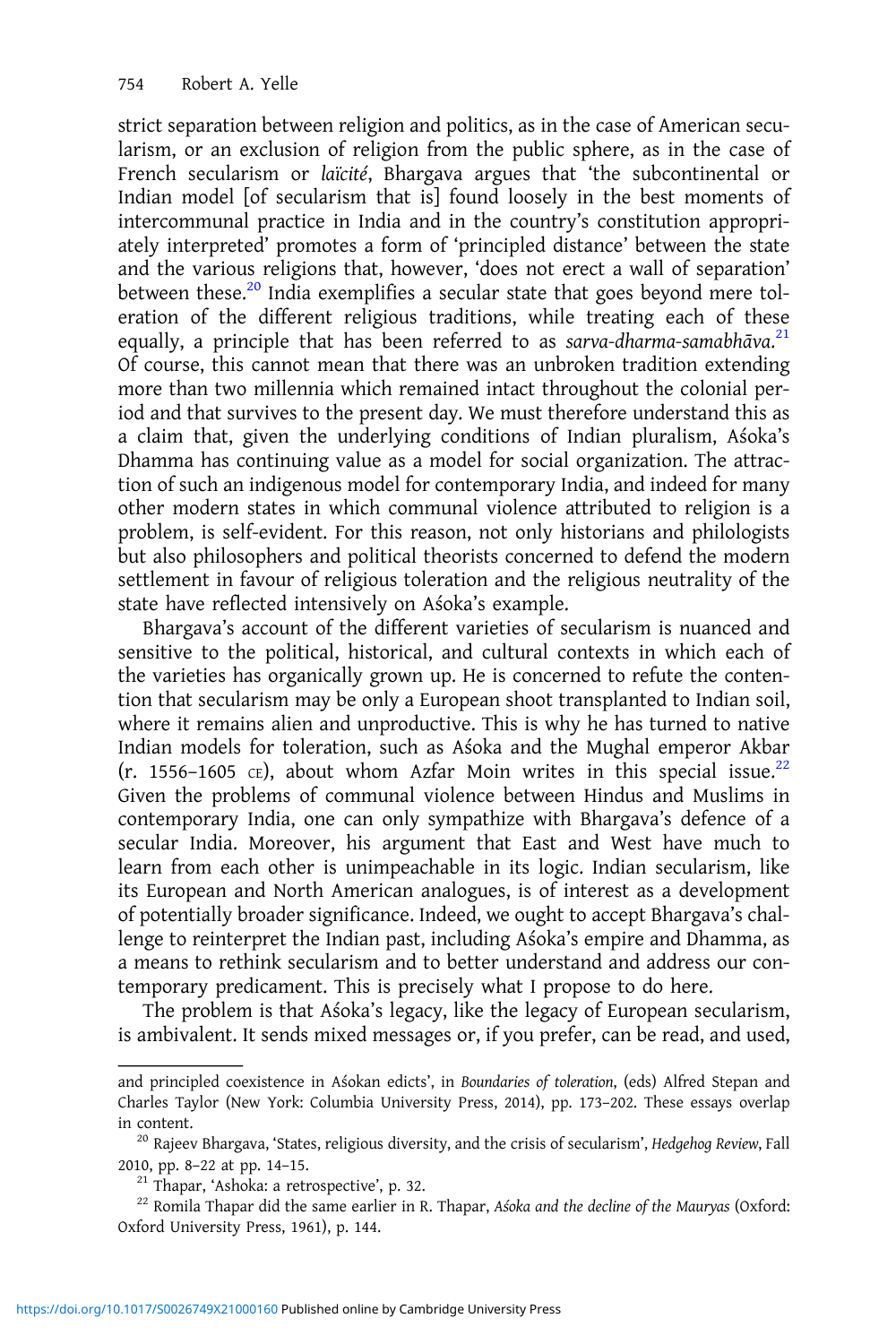towards different ends. On the one hand, Aśoka appears as a secularist avant-la-lettre, who promoted a doctrine of live-and-let-live that was diametrically opposed to any form of fundamentalism, religious or otherwise. On the other hand, Aśoka appears as an establishmentarian, a patron of the early Buddhist community, who spread the Dhamma with missionary zeal. Whereas the former Aśoka can be invoked in support of the idea of a secular India, the latter Aśoka can serve as the model for an India that would be, in accordance with the orientation of the majority of its citizens (over 80 per cent), a Hindu Rashtra, albeit of a benevolent and tolerant sort.

At first glance, it would appear absurd to label Aśoka a 'secularist'. As Ashis Nandy argues, 'when the modern Indians project the ideology of secularism into the past, to say that Emperor Aśoka was "secular," they ignore that Aśoka was not exactly a secular ruler; he was a practicing Buddhist even in his public life. He based his tolerance on Buddhism, not on secularism.'<sup>23</sup> Jakob de Roover has argued further that secularism in India is a European import that emerged from Christian theological discourses, such as the Two Kingdoms or Two Swords doctrine, which invented the distinction between religion and politics.<sup>24</sup> De Roover's views are discussed further below.

Bhargava rejects the claimed uniqueness of European secularism: 'it is frequently argued that secularism is purely a Christian, western doctrine and therefore, cannot adapt itself easily to the cultural conditions of India … This necessary link between secularism and Christianity is exaggerated, if not mistaken.<sup>25</sup> His turn to Aśoka is an attempt to elaborate and demonstrate these claims.

To what extent is it appropriate to describe Aśoka as a 'secularist' avant-la-lettre? I am interested in exploring this question, and have no pretensions to add anything radically new to our historical understanding of Aśoka. Let me add a further caveat: I do not doubt that there are indigenous Indian precedents, Aśoka being among them, for negotiating pluralism and promoting toleration through models of civil discourse. India did not—and does not—need to be told by the West how to manage its indigenous diversity. I accept that it may be useful also for those of us who hail from other cultures to reflect upon Indian historical models. I agree with the point that Bhargava has made repeatedly—that words may always acquire or be given new meanings and applications in the course of time and that, when describing different cultures and historical periods, and using contemporary language to do so, what matters is not whether the target society possesses a matching word (in this case, an exact lexical equivalent of 'secularism') which, if taken narrowly, may be an 'anachronism' as applied to ancient India-but whether such society recognizes a similar 'conceptual space'.<sup>26</sup>

<sup>&</sup>lt;sup>23</sup> Ashis Nandy, 'The politics of secularism and the recovery of religious tolerance', in Secularism in question, (ed.) Rajeev Bhargava (Delhi: Oxford University Press, 1998), pp. 321–44 at p. 337. <sup>24</sup> Jakob de Roover, *Europe, India, and the limits of secularism* (New Delhi: Oxford, 2015). See my

review: Robert Yelle, 'Europe, India and the limits of secularism, written by Jakob De Roover', Journal of Religion in Europe, vol. 11, 2018, pp. 102–04, which overlaps with some of my comments below.<br><sup>25</sup> Rajeev Bhargava, 'Indian secularism: an alternative, trans-cultural ideal', in his *The promise of* 

India's secular democracy (Delhi: Oxford University Press, 2010), pp. 63–105 at p. 100. <sup>26</sup> Bhargava, 'Forms of secularity', p. 95; Bhargava, 'Beyond toleration', p. 174.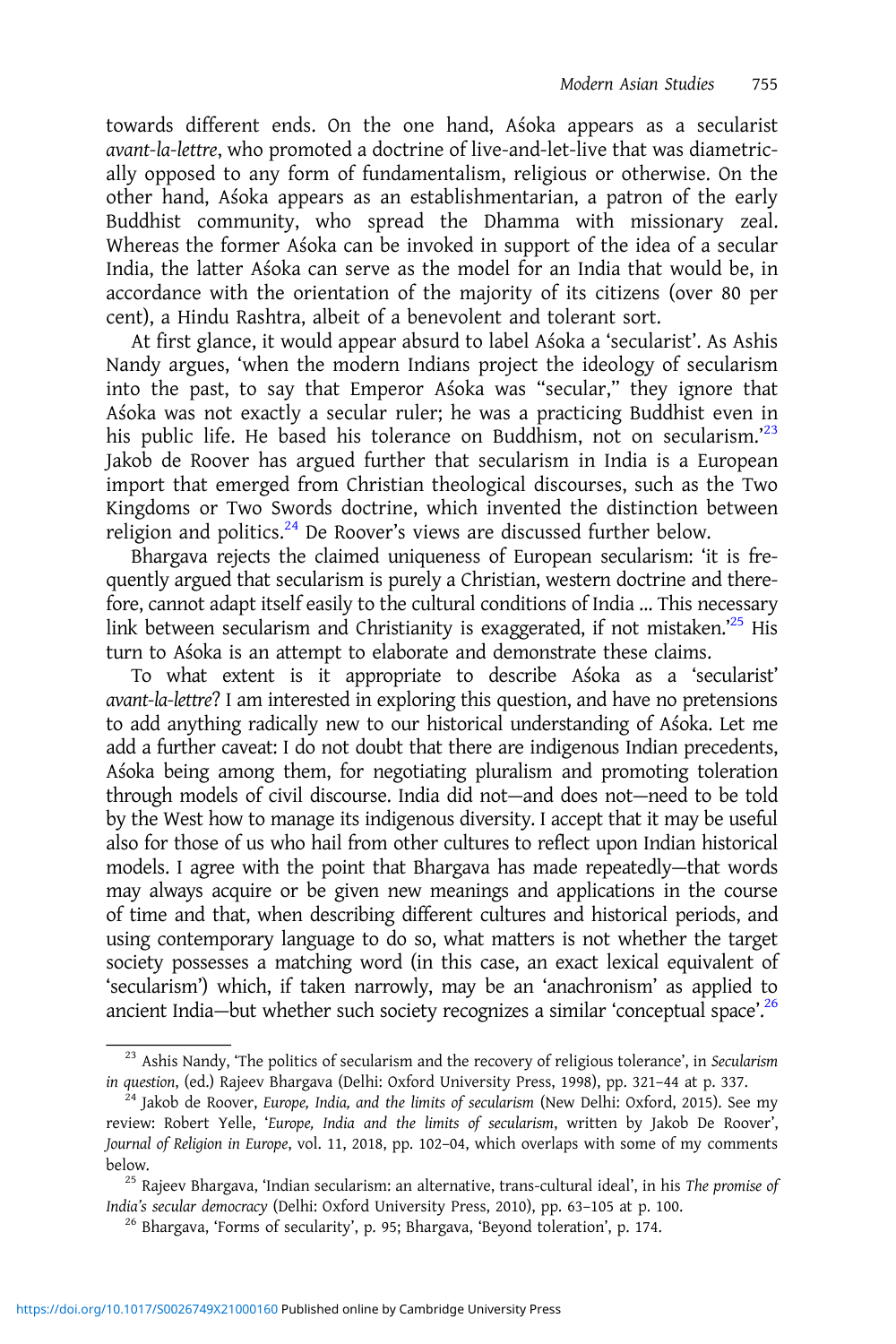Aśoka's Dhamma has been described variously, not only as a form of 'secularism' or 'proto-secularism', $^{27}$  but also as a 'civil religion' $^{28}$  or 'political theology',<sup>29</sup> as a 'meta-religion',<sup>30</sup> and (by Bhargava) as a 'public or political morality'. <sup>31</sup> It is difficult, at first glance, to reconcile all of these descriptions, although each may be true from its own perspective, just as in the story of the Blind Men and the Elephant, where the man who touched the tail thought it was a snake, the one who grasped the leg thought it was a tree, and so on. The cognitive dissonance here is a bit more direct, however, insofar as some of the most persuasive descriptions—such as the term 'civil religion'—appear prima facie as oxymorons that combine terms drawn from realms ordinarily regarded as fundamentally distinct, that is, from the civil or political domain, on the one hand, and from religion, on the other. The strangeness of this compound has been blunted by the currency that the term has acquired in contemporary sociology through the influence of the late Robert Bellah, who described the rituals, myths, and symbols of the modern United States as a 'civil religion'. <sup>32</sup> This familiar usage may actually obscure more than it illuminates, however, given the genealogy of the concept of 'civil religion' in a history of struggle between religion and secularism that goes back to Thomas Hobbes and Jean-Jacques Rousseau—that is, to the Reformation and Enlightenment, as outlined below. Briefly, within this tradition, civil religion was understood to be precisely something that was not separate from politics, but was regarded both as an indispensable reinforcement for the legitimacy of the state and as an ideology in competition with any other religion. In the last century, Carl Schmitt's term 'political theology' mounted a similar challenge to the claimed independence of secular liberalism from religion.<sup>33</sup> According to Schmitt, the modern legal state (Rechtsstaat) had repressed recognition of the fact that its own fundamental principles were themselves drawn from a branch of Christian theology. Secular liberalism was therefore unable to ground itself. Both the category of 'civil religion' and Schmitt's concept of 'political theology' converge, to some extent, with the Böckenförde Dilemma, named after the German constitutional judge Ernst-Wolfgang Böckenförde (1930–2019), who argued that liberal democracies are incapable of commanding loyalty to their first principles, since this would convert them ipso facto into

<sup>&</sup>lt;sup>27</sup> Lahiri, Ashoka, pp. 195-96.<br><sup>28</sup> Patrick Olivelle, 'Aśoka's inscriptions as text and ideology', in Reimagining Aśoka: memory and history, (eds) Patrick Olivelle, Janice Leoshko and Himanshu Prabha Ray (New Delhi: Oxford University Press, 2012), pp. 157–83 at pp. 173–74. See also Freiberger, 'Religion und Religionen', pp. 34, 37: Aśoka 'entwickelt mit dem religiösen Begriff "Dharma" ein ethisch bestimmte Gesellschaftsideologie, die als Rahmen für alle Religionen dient, und die vielleicht als eine Art Zivilreligion bestimmt werden kann.'<br><sup>29</sup> Squarcini, 'Selling tolerance by the pound', p. 486.<br><sup>30</sup> James W. Laine, *Meta-religion: religion and power in world history* (Berkeley: University of

California Press, 2014), p. 27.<br><sup>31</sup> Bhargava, 'Roots', p. 371 (emphases in original).<br><sup>32</sup> Robert Bellah, 'Civil religion in America', *Dædalus*, vol. 96, no. 1, Winter 1967, pp. 1–21.<br><sup>33</sup> Carl Schmitt, *Political theolo* 

<sup>(</sup>Chicago: University of Chicago Press, 1985).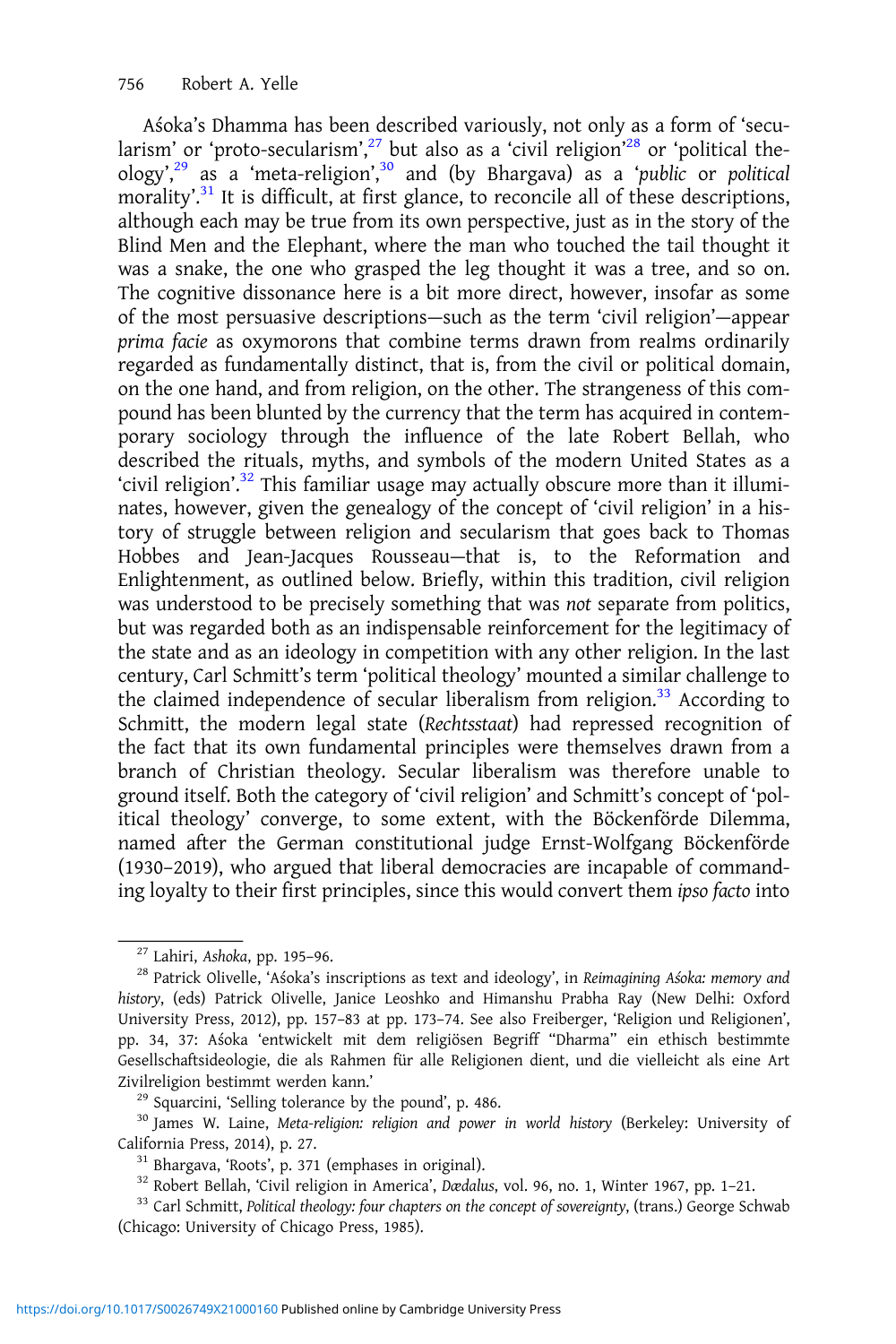authoritarian regimes. He therefore argued the need for something like a universal ethic to serve as the glue for such societies. $34$ 

Aśoka appears to have recognized and resolved such problems through his concept of a universal Dhamma that would bind together all the subjects of his domain, no matter which religious praxis they followed. Although hardly a democrat in our sense, Aśoka did confront a version of the problem faced by modern liberal states, namely how to negotiate the condition of cultural and religious pluralism while promoting civic virtues and loyalty to the state. Aśoka's Dhamma would therefore appear to be a useful model for how to address our own contemporary dilemmas, not least of which has been the challenge either to the intellectual coherence of secularism as an idea or to its practical adequacy as a doctrine for guiding the behaviour of citizens.

The lesson of Aśoka is not yet clear. Although this is in large part due to the paucity of data concerning the Buddhist emperor, I suggest that another cause is the ambiguities or even potential contradictions in our categories of interpretation, which include both 'secularism' and 'civil religion'. What I offer here is primarily an effort to clarify such modern concepts in light of what Aśoka has been taken to represent. Specifically, I will dispute the idea that secularism constituted, in the first instance, a separation between religion and politics, if not between church and state. This was only one of the trajectories that accompanied the process of secularization, and it was less important than the consolidation of power under the unitary nation-state, which occurred at the direct expense of the authority of the church. Exemplary of this development was Thomas Hobbes's seventeenth-century critique of what we call 'religion' as nothing other than politics under a different, and misleading, name. From one perspective, Hobbes's reduction of religion signalled the birth of the radical Enlightenment, $35$  or of a critical mode of thought that did not depend on any religious presuppositions. This is often what we mean when we use the term 'secularism' as a shorthand for scepticism, irreligion, or unbelief. From a political perspective, however, what matters is that Hobbes collapsed the church into the state, absorbing its 'ghostly authority' back into the body politic.<sup>36</sup> This was the direct reference for Jean-Jacques Rousseau's idea of a 'civil religion' as a unification of religion with politics.<sup>37</sup>

<sup>&</sup>lt;sup>34</sup> Ernst-Wolfgang Böckenförde, 'Freiheit ist ansteckend', die tageszeitung, 23 September 2009.

[https://taz.de/!576006/,](https://taz.de/!576006/) [accessed 13 July 2021].<br><sup>35</sup> For this concept, see Jonathan Israel, Radical enlightenment: philosophy and the making of mod-<br>ernity 1650-1750 (Oxford: Oxford University Press, 2001).

<sup>&</sup>lt;sup>36</sup> Hobbes, *Leviathan*, Chapter 29, section 15; Chapter 39. All references are from Edwin Curley (ed.), *Leviathan* (Indianapolis: Hackett, 1994 [1651]).

<sup>&</sup>lt;sup>37</sup> Jean-Jacques Rousseau, The social contract, Book IV, Chapter 8, 'Civil religion', in The basic political writings, (ed.) Donald A. Cress, 2nd edn (Indianapolis: Hackett, 2011), pp. 243–51. Olivelle, 'Aśoka's inscriptions', p. 174, cites both Rousseau and Bellah. However, unlike Hobbes and Rousseau, Olivelle highlights the compatibility, rather than competition and mutual exclusion of religion and 'civil religion': '… a civil religion can rise only in a relatively complex society where multiple religions coexist'. This is hardly Rousseau's concept, and while it may describe, for example, the Roman empire to some extent, this famously (prior to Constantine's conversion) required worship of the Roman emperor and participation in the state cult, in a manner that directly clashed with Christianity.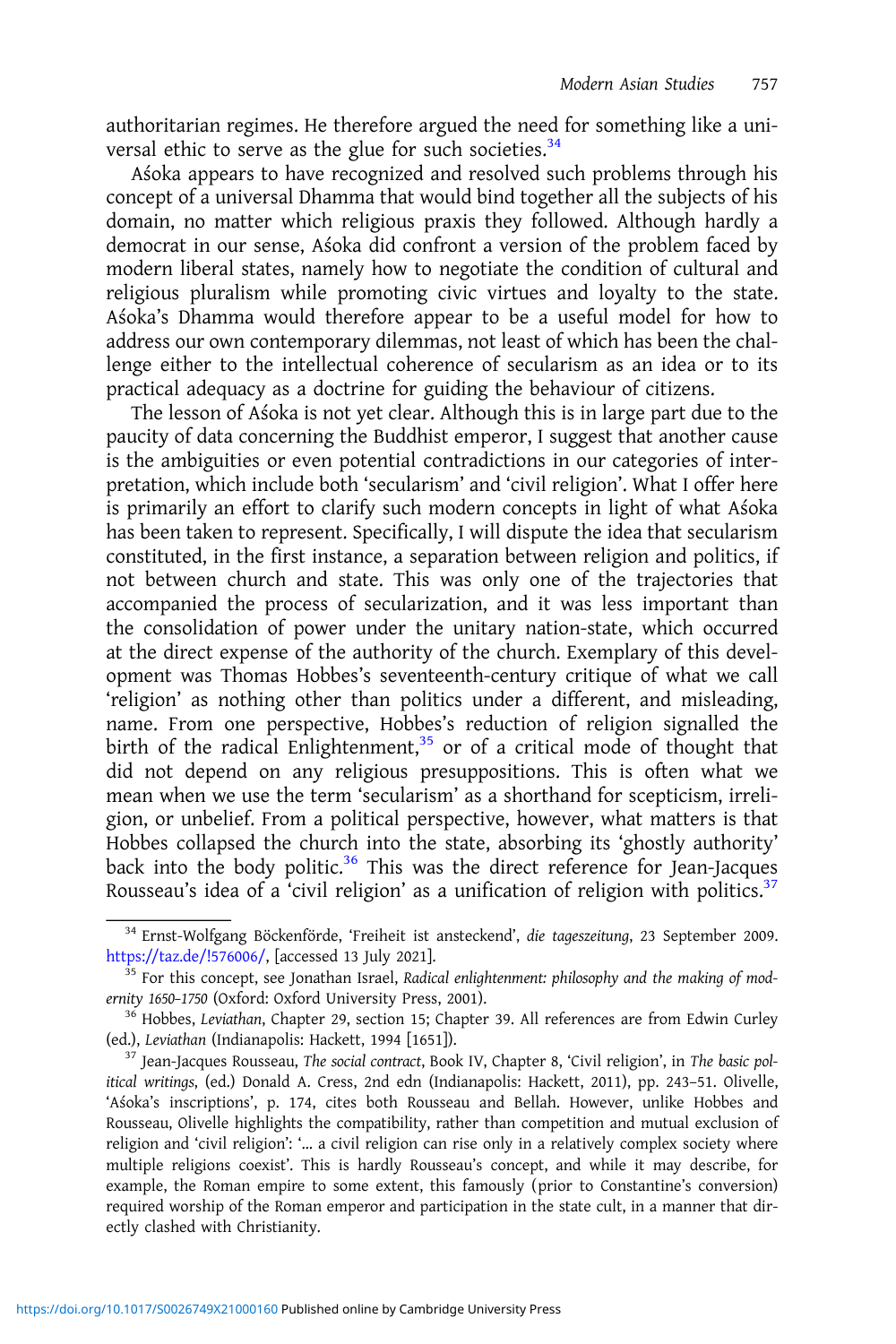Both philosophers understood this as a restoration of a unity that had been broken by the emergence of religion as an independent power, an event that had occurred either with the biblical Exodus or with the Gospels and the founding of the Christian Church. While this unification was, in a sense, the birth of secular modernity, it was also, in another sense, a return to the status quo ante, to either paganism or an earlier model of sacred kingship.<sup>38</sup>

The idea of a 'civil religion' is actually incompatible with secularism, if we take the latter to mean a separation between religion and politics, as Bhargava does. However, the definition of secularism in terms of separation is in itself problematic, because it is wedded to a theological genealogy with roots in biblical traditions as De Roover, among others, has argued, and cannot therefore be taken as a universal apodictic category relevant for all places, times, and cultures. The following section of this article sketches this genealogy, while showing how it coordinated with what I identify as the more basic and characteristic tendency of secularism, namely the centralization or unification of political power. Following this mainly European Christian history, I will turn back to Aśoka and offer a modest rereading of his Dhamma as a civil religion for a novel imperial formation. While one reason for the parallel between Aśoka and contemporary secularism is the shared condition of pluralism, another is the analogous effort to consolidate power under the control of the state, an effort that arguably requires precisely some form of civil religion to serve as the 'glue' that binds together the various members of the body politic. This glue may be necessary, especially in cases where, as today, the state has marginalized religious institutions as independent sources of authority. My conclusion will be that it does indeed make sense to describe Aśoka as a secularist, in Hobbesian terms, but that a proper understanding of what that means is scarcely compatible with our intuitive understanding of secularism as a separation of religion from politics.

The implications of our inability to stabilize the definition of secularism as separate from religion are profound. The present meditation on such categories shows that it is hardly enough to apply such terms as 'civil religion' to function as descriptions of Aśoka's Dhamma and leave it at that. Instead, it is necessary to be as rigorous with respect to the categories that we deploy as with respect to the data to which we apply them. This recognition is itself the threshold or boundary condition for the possibility of a true dialogue between cultures, which has never been a more urgent task than it is at this moment. It is certainly the case that ideas, both good and bad, can migrate across cultures. Neither cultures nor the meanings of words are static. It is also true that the meaning of a word such as 'secularism' is often malleable, being partly subject to the whims of the ruling authority. However, when a word is made to bear so much weight in the context of contemporary political pressures, the truth can begin to crack under the strain.

<sup>&</sup>lt;sup>38</sup> See Robert A. Yelle, 'Hobbes the Egyptian: the return to pharaoh, or the ancient roots of secular politics', in Sacred kingship in world history, (eds) Alan Strathern and A. Azfar Moin (New York: Columbia University Press, forthcoming 2022).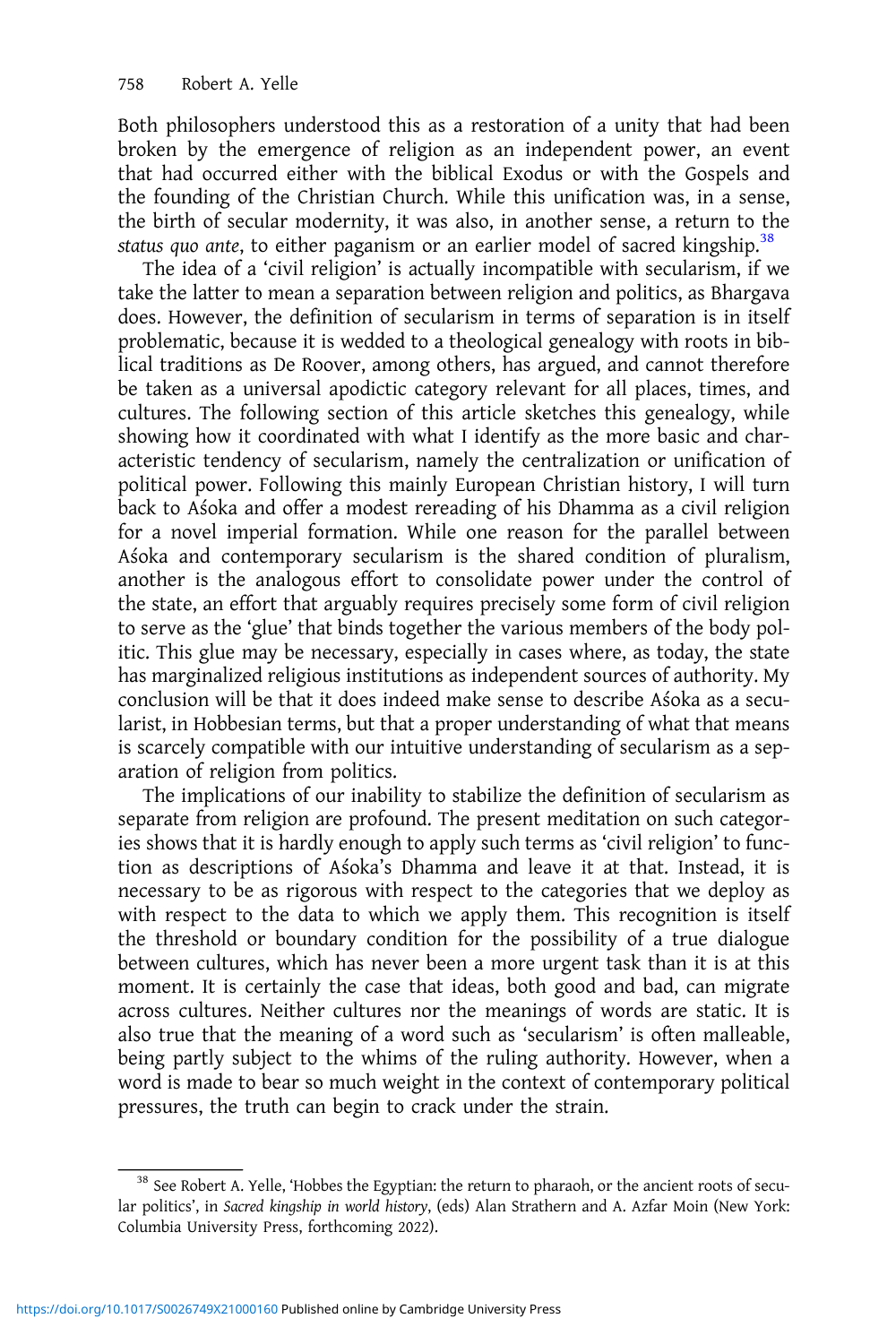### Separation isn't secular, and secularism isn't separation

The idea that secularism or freedom of religion requires a separation between church and state is a commonplace, found, for example. in Thomas Jefferson's famous call for a 'wall of separation'. <sup>39</sup> Bhargava follows such older definitions: 'Broadly speaking, secularism, anywhere in the world, means a separation of organized religion from organized political power inspired by a specific set of values. Just as without separation there is no secularism, just so a value-less separation does not add up to secularism.'<sup>40</sup> However, he proceeds to argue that an absolute separation is not necessary for all forms of secularism, since Indian secularism merely enforces a relative separation or 'principled distance' of the state from religion, whereas the strict separation of the functions of the church and state in the West has also coexisted with religious establishment, or the state's support of and preference for a particular church.

The idea of secularism as separation depends on a certain faith or confidence that we can, in fact, know and distinguish what 'religion' is as opposed to politics. This confidence may appear reasonably well-founded when religion is identified with the institutionalized forms of a church. However, in the case of Hinduism in India, there is no equivalent to the Roman Catholic Church or papacy.<sup>41</sup> Historical and anthropological studies have shown that what counts as 'religion' in the case of India has also changed over time, in accordance with broader conceptual changes as well as the strategic interests of individual actors. For several decades now, scholars of religion have called into question precisely our ability to define what 'religion' is, which has also served to destabilize our understanding of what 'secularism' represents. Although many political scientists, even those as perspicuous and theoretically sophisticated as Bhargava, $42$  still tend to use the word 'religion' as if this denoted some clearly defined object, the thrust of the past 40 years in religious studies contradicts

<sup>&</sup>lt;sup>39</sup> Thomas Jefferson, Letter to the Danbury Baptists (1802). [https://www.loc.gov/loc/lcib/9806/](https://www.loc.gov/loc/lcib/9806/danpre.html)<br>danpre.html, [accessed 13 July 2021].

 $40$  See Rajeev Bhargava, 'What is secularism for?', in Secularism in question, (ed.) Bhargava, pp. 486–542, which generally adopts the separationist definition while adapting this to different conditions, including those in India. See also R. Bhargava, 'Liberal, secular democracy and explanations of Hindu nationalism', Commonwealth and Comparative Politics, vol. 40, no. 3, 2002, pp. 72–96; Bhargava, 'States, religious diversity, and the crisis of secularism'; R. Bhargava, 'The distinctiveness of Indian secularism', in The future of secularism, (ed.) T. N. Srinivasan (New Delhi: Oxford University Press, 2007), pp. 20–53; Bhargava, 'Indian secularism', p. 79: 'The core idea of secularism … is this: separation of religion and state for the sake of religious liberty and equality of free citizenship.' See also ibid., pp. 80, 100. In keeping with this separationist understanding, Bhargava (ibid., pp. 74–75) distinguishes 'secular states' from both theocracies and states with established religions. However, he also (p. 71) describes Aśoka as a possible case of the 'multiple establishment of religions', implying that Aśoka cannot have been a secularist. See also Bhargava, 'Forms of secularity', p. 110, which describes Aśoka in establishmentarian terms.<br><sup>41</sup> This point was made already by Donald Eugene Smith, 'India as a secular state', in *Secularism and* 

its critics, (ed.) Rajeev Bhargava (New Delhi: Oxford University Press, 1998), pp. 177–223 at p. 201.<br><sup>42</sup> Or José Casanova, who similarly stabilizes the definition of secularism as the 'differentiation'

of religion from politics. J. Casanova, Public religions in the modern world (Chicago: University of Chicago Press, 1994), pp. 18–21, 36–39.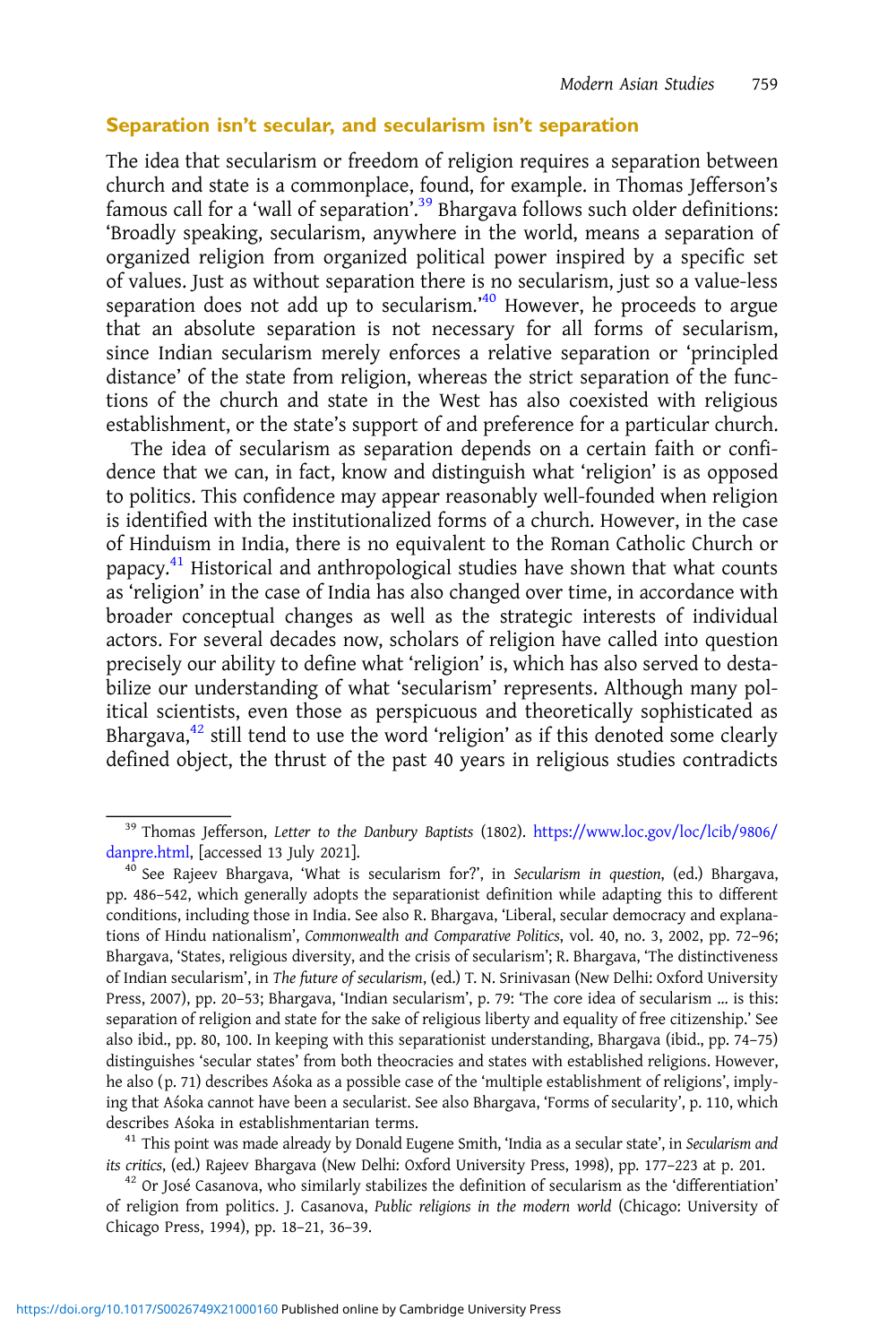this usage.<sup>43</sup> In the context of her study of toleration in colonial India, C. S. Adcock sums up the consequences of such debates:

Critical reflections in the study of religion and the writing of history have taught us that the category religion is neither natural nor universal, but derives from a modern, European history. It no longer makes sense, therefore, to speak of a shared global trajectory toward secularism that consists in the gradual separation of the political from the religious. Instead, religion is a category of secular politics. And because the same category of religion that organizes scholarship is also implicated in the institutions and practices of political modernity, it makes an unreliable analytical tool. Yet historical treatments of Indian secularism continue to treat the designation of specific practices in terms of religion as fixed.<sup>44</sup>

Similarly, Hussein Ali Agrama argues that, rather than a determinate category, secularism is the 'problem space' in which the boundary between the religious and the secular is continually being redrawn.<sup>45</sup>

Part of this problematic, at least in colonial India, was inherited from Christianity. An example is the conversion of dharmaśāstra into 'Hindu law' during the colonial period. Historians such as Henry Maine used to argue that Hindu law, as represented by the Laws of Manu, was originally religious, being concerned, like the Hebrew Bible, with ritual matters.<sup>46</sup> Such characterizations of dharmaśāstra followed earlier Christian parallels between Hindus and Jews, and reflected the idea that religious or ritual laws are not 'proper' laws, in that they are not rational, modern, and secular.<sup>47</sup> This distinction between '(secular) law' and 'religion', which was no more indigenous to

gious state?', in After secular law, (eds) Winnifred Fallers Sullivan, Robert A. Yelle and Mateo Taussig-Rubbo (Stanford: Stanford University Press, 2011), pp. 181–99 at p. 185. <sup>46</sup> Henry Maine, 'The sacred laws of the Hindus', in his Dissertations on early law and custom

(London: John Murray, 1883), pp. 1–25 at p. 5.<br> $^{47}$  Robert A. Yelle, 'The Hindu Moses: Christian polemics against Jewish ritual and the secular-

ization of Hindu law under colonialism', History of Religions, vol. 49, 2009, pp. 141–71, republished as Chapter 5 of R. A. Yelle, The language of disenchantment: Protestant literalism and colonial discourse in British India (New York: Oxford University Press, 2013).

<sup>&</sup>lt;sup>43</sup> For various versions of this argument, see, for example, Russell McCutcheon, Manufacturing religion: the politics of religious studies and the discourse on sui generis religion (New York: Oxford University Press, 2003); Talal Asad, Genealogies of religion: discipline and reasons of power in Christianity and Islam (Baltimore, MD: Johns Hopkins University Press, 1993); Daniel Dubuisson, The Western construction of religion: myth, knowledge, and ideology, (trans.) William Sayers (Baltimore, MD: Johns Hopkins University Press, 2003); Timothy Fitzgerald, The ideology of religious studies (New York: Oxford University Press, 2004); Tomoko Masuzawa, The invention of world religions: or, how European universalism was preserved in the language of pluralism (Chicago: University of Chicago Press, 2005).<br><sup>44</sup> C. S. Adcock, The limits of tolerance: Indian secularism and the politics of religious freedom

<sup>(</sup>New York: Oxford University Press, 2014), p. 15; see also p. 37. See further Squarcini, 'Selling tolerance by the pound', p. 482: 'when exposed to specialized and critical academic literature, most of the prejudices and dichotomies regarding the separation between 'politics and religion'… will appear clearly untenable as well as logically obsolete'.<br><sup>45</sup> Hussein Ali Agrama, 'Sovereign power and secular indeterminacy: is Egypt a secular or a reli-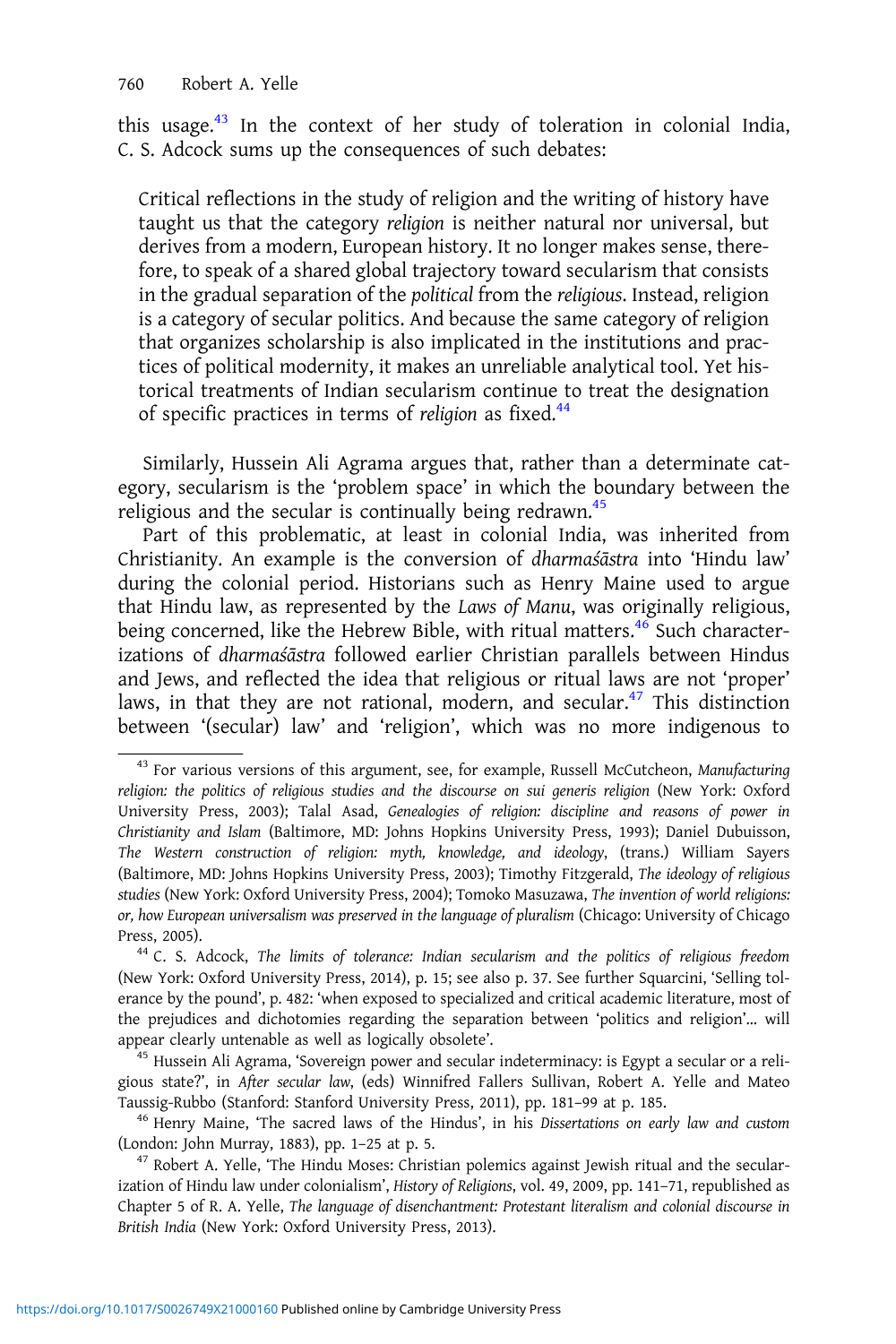Hinduism than it was to Judaism, was applied by the British to marginalize those aspects of dharmaśāstra that were regarded as 'religious', such as rituals for celebrating the annual festival of the goddess Durga, for the expiation of sins, for determining astrologically auspicious moments, and so on. Only a small remainder was incorporated into colonial law. The family law reserved for Hindus, now codified in independent India, represents this residue. This illustrates the privatization of 'religion' under secularism. The rhetoric that encouraged and accompanied this radical truncation of dharmaśāstra, now called 'Hindu law', depended upon the imposition of a non-native understanding of the separation between 'law' and 'religion', as well as on the idea that such a separation, initially introduced by the Gospel, should be mediated by an ostensibly secular colonial modernity.

If secularization meant separation, then we must acknowledge the deeply Christian roots of this process. Jakob De Roover argues similarly that secularism, conceived as founded on a positive and normative distinction between the religious and political domains, is indebted to earlier Christian theological paradigms. He contends further that, due to its parochial nature and cultural presuppositions, secularism as applied in India represents a European transplant that has failed to take root in its new environment. Drawing on the theories of his teacher S. N. Balagangadhara, who argues that 'religion' is a Christian concept with no empirical referent in traditional Indian society, De Roover reaches a parallel conclusion: namely, that 'secularism' is not a universal category and should not be deployed uncritically outside of the post-Christian European context.<sup>48</sup> De Roover's argument is not entirely original. Others, such as T. N. Madan and Ashis Nandy, have argued previously for the Christian roots of secularism and the lack of fitness of this doctrine in the Indian context.<sup>49</sup> De Roover's description of the colonial transformation of dharmaśāstra into 'Hindu law' through a process of codification also treads a well-worn path. More problematic still is his (undemonstrated) contention that secularism is to blame for contemporary fundamentalism and communalism in India.

De Roover's strongest argument is that the idea of secularism as the distinction between religion and politics goes back to Christian antecedents, such as the differences between the 'Two Kingdoms' of pope and emperor.<sup>50</sup> While Madan, as well as Ze'ev Falk 40 years ago,<sup>51</sup> had already pointed to this precedent, De Roover develops this claim further by focusing on John Locke's secularization of such theological ideas.<sup>52</sup> If the separation between the Two Kingdoms can be traced back to medieval Christianity, or even to the New Testament idea of 'rendering unto Caesar', <sup>53</sup> then separation cannot be 'secular' in the sense of non-religious. As De Roover argues, there exists a direct

<sup>&</sup>lt;sup>48</sup> De Roover, Europe, India, and the limits of secularism, pp. 5, 14–15, 33–34, 42.<br><sup>49</sup> See the quote from Nandy above and T. N. Madan, 'Secularism in its place', in Secularism and its critics, (ed.) Bhargava, pp. 297–320.<br><sup>50</sup> De Roover, Europe, India, and the limits of secularism, pp. 87, 94.<br><sup>51</sup> Ze'ev Falk, Law and religion: the Jewish experience (Jerusalem: Mesharim, 1981), p. 13.<br><sup>52</sup> De Roover, E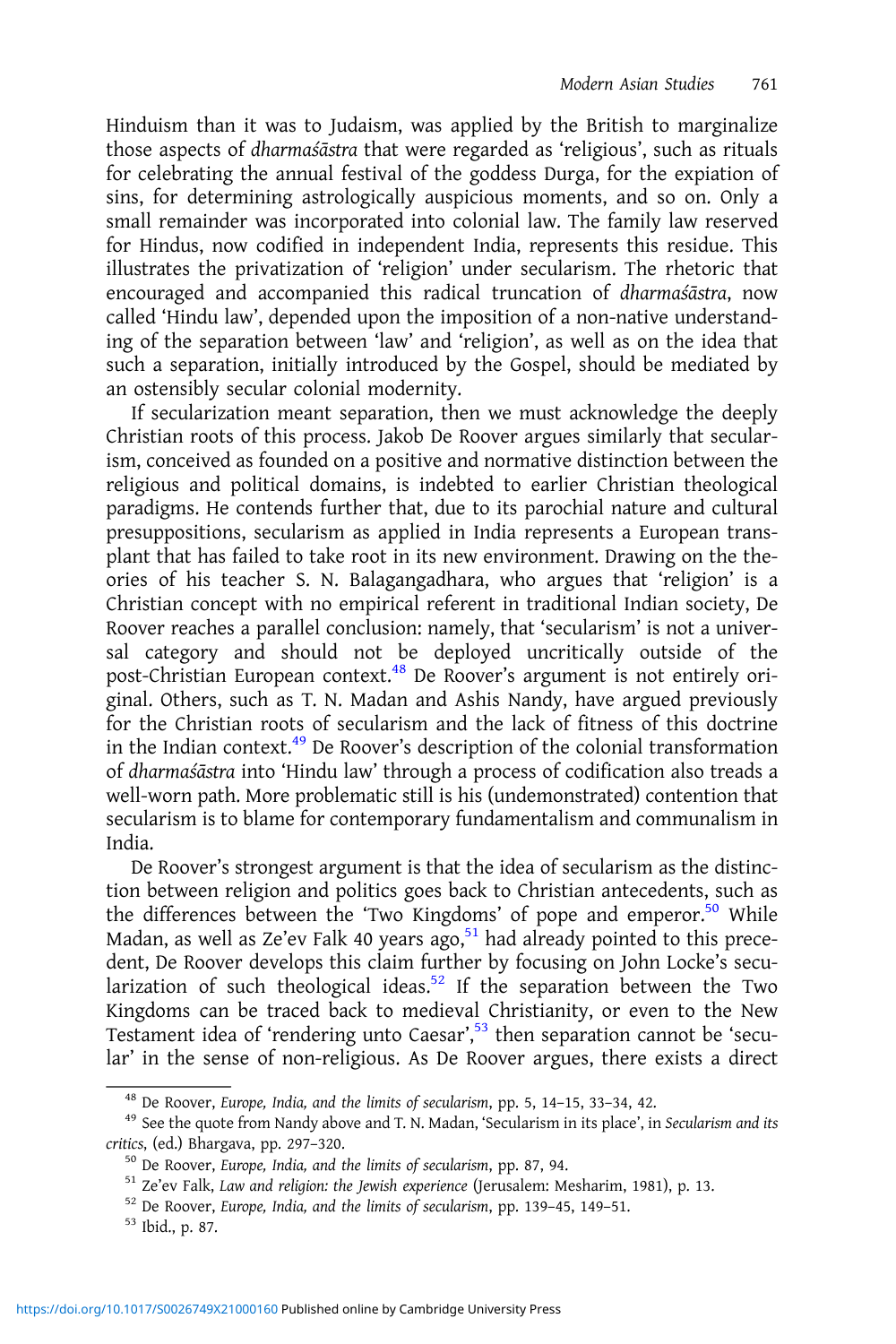connection between the idea of Martin Luther and other reformers that religion under the Gospel is free and spiritual, and the later, ostensibly secular, idea of religious freedom or toleration. These ideas were based heavily on Christian supersessionism and on the claim that Judaism and Catholicism were ritualistic, legalistic, and persecuting religions. $54$ 

Others, including myself,<sup>55</sup> have provided similar accounts of the Christian genealogy of religious freedom. Already before the end of the nineteenth century, the Scottish theologian James Stuart Candlish and the German legal historian Georg Jellinek identified the seventeenth-century New England preacher Roger Williams's argument for religious toleration as theological in inspiration.<sup>56</sup> Jellinek's genealogical approach in turn influenced Max Weber's excavation of the Protestant ethic.<sup>57</sup> Recent scholarship has contested but not, to my mind, displaced such genealogies.<sup>58</sup> De Roover's account is another example.

While agreeing with De Roover on many points regarding the theological genealogy of the separationist idea of secularism, I find there are two points that require further clarification. First, the idea of the Two Kingdoms per se is not characteristic of secularism, but was rather a structural component of Christianity that was subsequently transformed and recoded in ostensibly nonreligious terms. I believe that De Roover would agree on this point, although we may differ somewhat on the details of precisely how this happened. In any case, the point bears elaboration, because it highlights how separation can by no means be used to distinguish something called 'secularism' from whatever came before it. Second, and relatedly, secularism, properly understood, was only superficially characterized by a form of separation. The more fundamental tendency was the unification of all power and authority under the Leviathan of the state. In relation to this, the idea of the separation of church and state appears as a true survival from a Christian past, a vestigial limb, like a vermiform appendix, that no longer serves any organic function in the body politic.

T Clark, 1884), p. 417; Georg Jellinek, Die Erklärung der Menschen- und Bürgerrechte (Berlin, 1895). De Roover, Europe, India, and the limits of secularism, mentions Williams at pp. 132–33. <sup>57</sup> On Weber's connection with Jellinek, see Johannes Winckelmann, 'Die Herkunft von Max

Webers Entzauberungs-Konzeption', Kölner Zeitschrift für Soziologie und Sozialpsychologie, vol. 32, 1980, p. 13; Friedrich Wilhelm Graf, 'The German theological sources and Protestant church politics', in Weber's Protestant ethic: origins, evidence, contexts, (eds) Hartmut Lehmann and Guenther Roth (Cambridge: Cambridge University Press, 1993), p. 32; Martin Riesebrodt, 'Dimensions of The Protestant ethic', in The Protestant ethic turns 100: essays on the centenary of the Weber thesis, (eds) William H. Swatos, Jr. and Lutz Kaelber (Boulder, CO: Paradigm Publishers, 2005), pp. 38–39.<br><sup>58</sup> See Nicholas P. Miller, *The religious roots of the First Amendment: dissenting Protestants and the* 

separation of church and state (Oxford: Oxford University Press, 2012).

 $^{\rm 54}$ Ibid., p. 216.  $^{\rm 55}$  Robert A. Yelle, 'Moses' veil: secularization as Christian myth', in After secular law, (eds) Sullivan, Yelle and Taussig-Rubbo, pp. 23–42; Yelle, 'The Hindu Moses'; R. Yelle, 'Imagining the Hebrew republic: Christian genealogies of religious freedom', in Politics of religious freedom, (eds) Winnifred Fallers Sullivan, Elizabeth Shakman Hurd, Saba Mahmood and Peter Danchin (Chicago: University of Chicago Press, 2015), pp. 17-28.<br><sup>56</sup> James Stuart Candlish, *The kingdom of god, biblically and historically considered* (Edinburgh: T and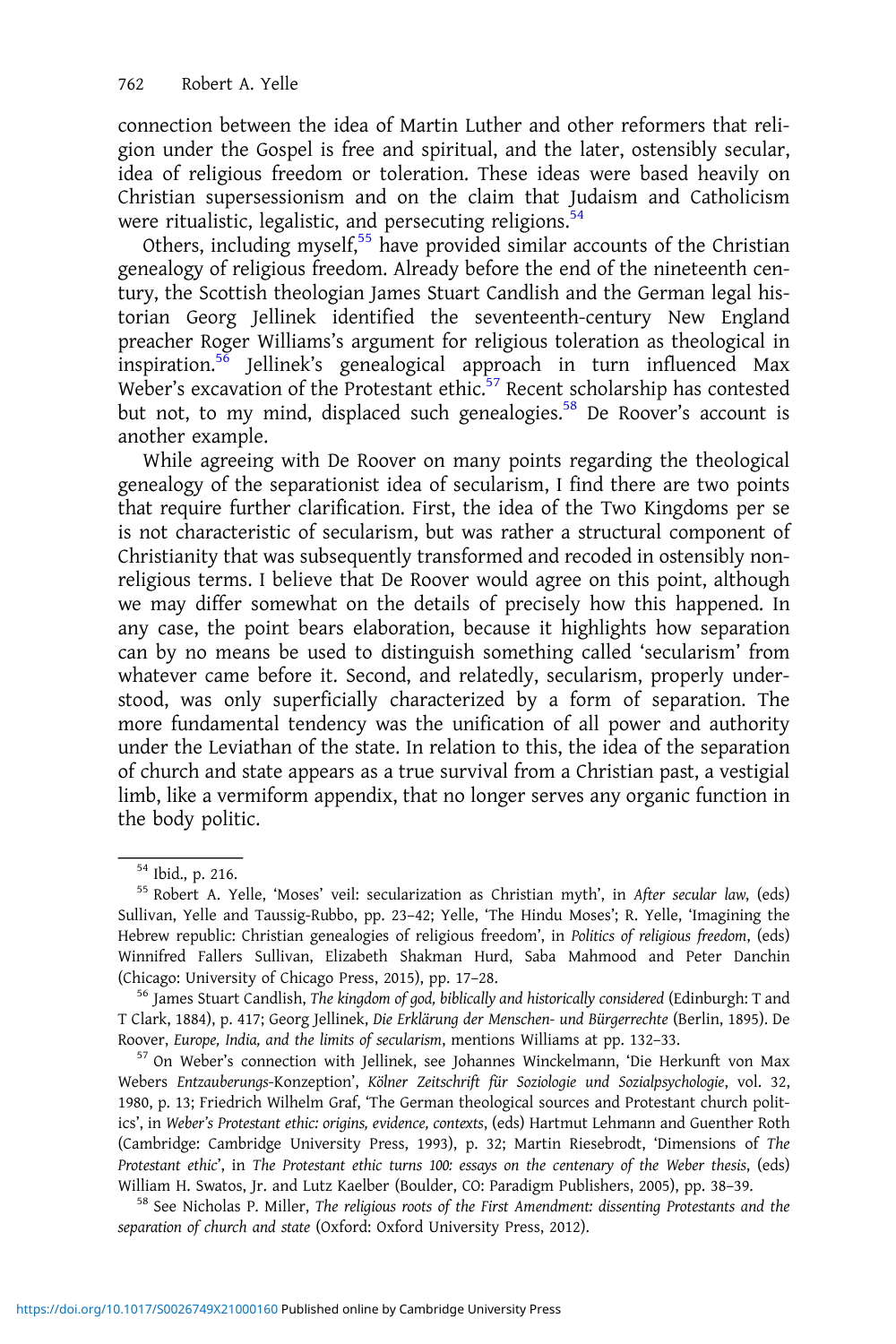The mere separation between religion and politics, in the sense of an independent institutionalization of these two categories and a social imaginary that reflects awareness of their existence, is in the first instance a characteristic, not of secular but of many pre-modern societies. Indeed, ancient and precolonial India had various forms of this distinction, such as the division between Kṣatriya and Brahman, laukika and dharmika, Mir and Pir.<sup>59</sup> The distinction itself in the Christian context is a theological one, having been codified by Pope Gelasius I in 494  $\text{ce}$  in his letter 'There are Two' (Duo sunt), where he claimed a 'sacred authority' (auctoritas sacrata) that was parallel and superior to the emperor's 'royal power' (regalis potestas). $60$  Gelasius also termed this the distinction between the royalty (regnum) and the priesthood (sacerdotium). This distinction was arguably grounded in Holy Scripture, with Jesus's injunction to 'render unto Caesar'<sup>61</sup> and his disclaimer that 'my kingdom is not of this world',<sup>62</sup> which was embodied in the legal institution of the Roman Catholic Church. Following Gelasius, this duality of authority came to be known as the 'Two Kingdoms' or 'Two Swords'. So much of this background has rooted itself in European minds and languages that we assume the naturalness of the distinction between Church and State, which are often capitalized in English to signal their fictive personhood or metaphysical substantiality. Such a separation can hardly apply in the same way to cultures where this institutional division has not occurred. This already highlights the erroneousness of the claim that the 'separation of religion and politics', without further qualification, is a distinctive feature of secular societies. This is one reason why I am sceptical of the attempt to define secularism in such terms, and in an earlier publication criticized 'differentiation theories' of the secular as applied to ancient India. $^{63}$  The idea of such a separation achieved its greatest social salience in Europe during the Middle Ages, when it grounded the Roman Catholic Church's claim to an independent authority. Obviously, something more than separation is needed in order for secularism to obtain. Secularism represented a radical transformation in the traditional doctrine of separation within Latin Christendom. During and after the Reformation, a starker insistence on the division of labour between religion and politics contributed to what we commonly think of as freedom of religion. The roots of this development lay deep in Protestant theology.

<sup>&</sup>lt;sup>59</sup> Further cross-cultural examples are provided also in Rodney Needham, 'Dual sovereignty', in his Reconnaissances (Toronto: University of Toronto Press, 1980), pp. 63–105. Timothy Lubin has kindly shared with me an unpublished article in which he notes the conceptual differentiation and relative practical autonomy of religious actors and institutions in ancient India: 'Religious exemptions and religious pluralism in early Indian endowments', lecture presented at the Department of Indology, Kyoto University, 23 June 2018.<br><sup>60</sup> Gelasius I, Duo sunt, (trans.) John S. Ott. [http://www.web.pdx.edu/](http://www.web.pdx.edu/~ott/Gelasius/)∼ott/Gelasius/, [accessed 13

July 2021]. See De Roover, *Europe, India, and the limits of secularism*, p. 87.<br><sup>61</sup> Mark 12:17; Matthew 22:21; cf. Romans 13 (KJV).<br><sup>62</sup> John 18:36.<br><sup>63</sup> Robert A. Yelle, 'Spiritual economies beyond the sacred/secular pa

gious freedom mean in ancient India?', in Varieties of religious establishment, (eds) Winnifred Fallers Sullivan and Lori G. Beaman (Farnham: Ashgate, 2013), pp. 15–32 at pp. 17–21.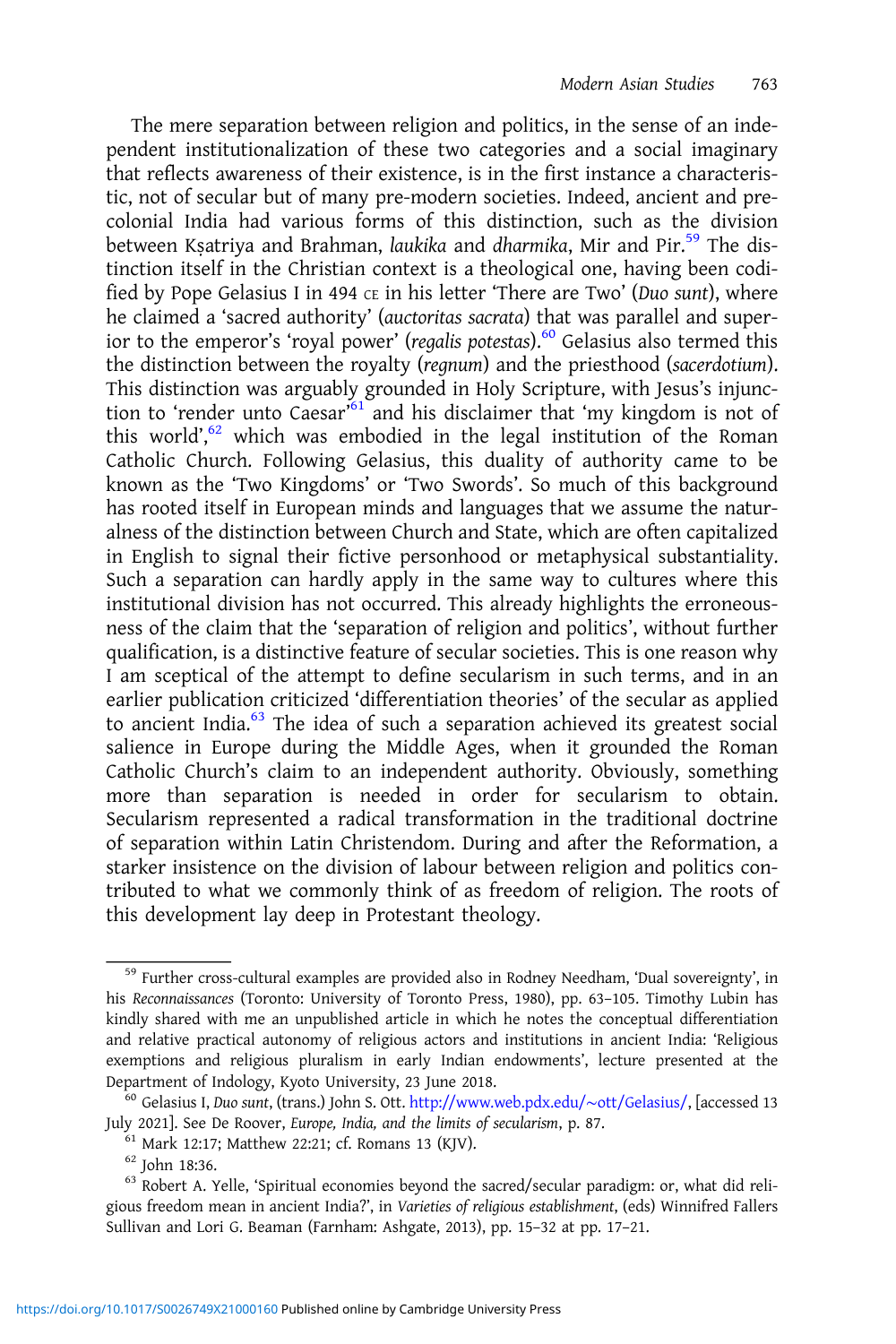As De Roover noted, John Locke followed reformers such as Luther in defining true Christian religion as a matter of inner belief or conscience rather than outer ritual practice. Locke's argument, in his Letter on Toleration (1689), that 'there is no such thing under the Gospel as a Christian commonwealth' depended on his definition of religion as an 'inward persuasion', a definition that was echoed by English Deists and other freethinkers, who wanted to liberate religion—or at least the part that consists of conscience, doctrine, or belief—from governmental control. The Deist Thomas Morgan echoed Locke when he argued in the 1730s that, while there could be (and still is in England) an 'established Church' as a merely political institution, the idea of an 'established Religion' was an oxymoron.<sup>64</sup> This position was not peculiarly English; Immanuel Kant borrowed such Deist ideas when arguing that Judaism was a political system, rather than a religion, because it was concerned with external performances or rituals.<sup>65</sup> A few years after Locke published his Letter on Toleration, the theologian Humphrey Prideaux condemned Islam, Judaism, and Roman Catholicism as 'impostures', by which he meant illicit combinations of religion with politics.<sup>66</sup> Religions that used violent and coercive means to attain political power were the opposite of the true religion of the Gospel, which was represented ideally by English Protestantism. Prideaux was trying to defend orthodox Christianity against the Deists, but Morgan later extended Prideaux's label of 'imposture' to Moses and the Conquest of Canaan, further undermining biblical tradition. More obviously than Locke's, Prideaux's argument for toleration was theologically based, supersessionist, and contrastive, meaning that it established a hierarchy of true and false religions. He repeatedly used the word 'secular' to demarcate those political interests and techniques of governance that must be kept separate from true religion. Prideaux was hardly an obscure figure: his Life of Mahomet (1697) went through many editions, was translated into all major European languages, and continued to be cited (and plagiarized) for more than a century. Despite this, his role in disseminating new thinking about freedom of religion has received little attention from scholars of secularism.

This idea of a strict separation between religion and politics depended upon a peculiarly Protestant, or at least post-Reformation Christian, understanding of what 'religion' is. This is not to say that this understanding had exclusively theological motivations. There were important political and social reasons that conditioned the rise to dominance of this understanding, such as the desire to avoid bloodshed. As religion became apolitical, the state became religiously neutral, meaning that claims of religious truth were deemed no longer acceptable as grounds for dissenting from an existing order. The state should no longer be a site for salvation: for messianic hopes, perhaps, but also for

 $64$  On Morgan and Prideaux, see Robert A. Yelle, ""By fire and sword": early English critiques of Islam and Judaism as "impostures" or political and "unfree" religions', Patterns of Prejudice, vol. 53, 2020, pp. 91–108.<br><sup>65</sup> Immanuel Kant, Religion within the limits of reason alone, (trans) Theodore M. Greene and Hoyt

H. Hudson, 2nd edn (La Salle, IL: Open Court, 1960 [1793]), p. 116.<br><sup>66</sup> This is similar to John Milton's opinion that Catholicism and paganism were not religions but

political entities: see De Roover, Europe, India, and the limits of secularism, p. 134.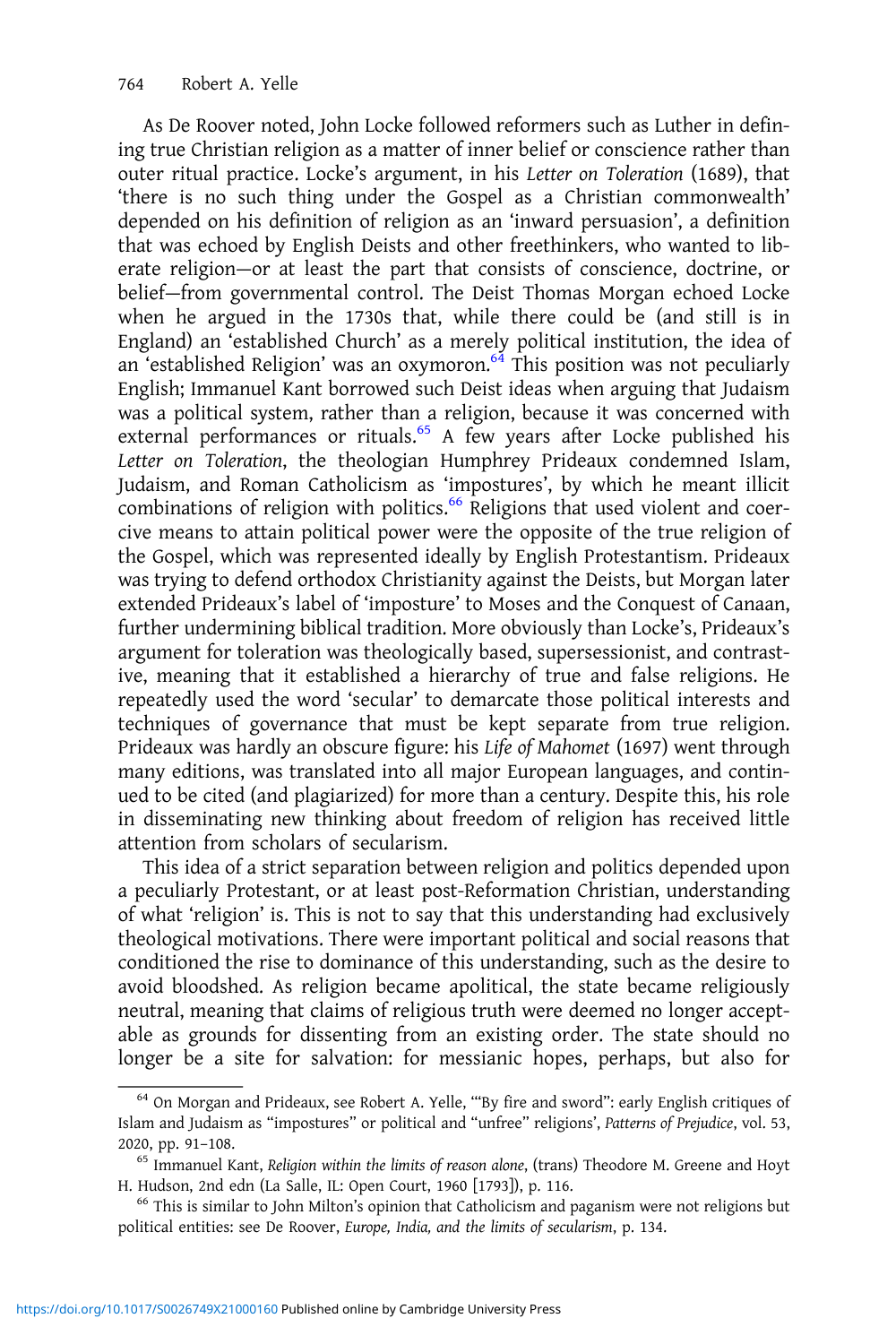apocalyptic or total war. During the English Civil War, radical sectarians claimed new revelations as the basis for dissenting from the existing social order. Defending that order against attack, Thomas Hobbes embraced the orthodox Protestant position that prophecies had ceased.<sup>67</sup> Just after the war, in 1665, the theologian John Spencer forcefully articulated the view that prophecies, together with miracles and oracles, had ended in Apostolic times, if not already with Christ's passion. Declaring our religion now to be 'sedate, cool, and silent', Spencer anticipated what Max Weber later called 'disenchantment'. This was a political as well as a religious phenomenon, just as what it opposed, namely the volatile combination of religion with politics labelled in English 'enthusiasm' and in German Schwärmerei.<sup>68</sup>

However, the rise of a specifically modern understanding of the separation of religion from politics was really secondary to the primary thrust of secularization, which unified all power under the newly monolithic nation-state. The division of labour between pope and emperor was characteristic of the Middle Ages, not of what came after. Of course, there is no space here to recount in any detail the long history of the struggle between the papacy and the Holy Roman Emperor, or the kings of France, and so on. Earlier historians, from Otto von Gierke and John Neville Figgis to Ernst Kantorowicz, have shown how this struggle culminated in absolutist claims, first of one and then the other side, until finally the state emerged victorious.<sup>69</sup> It would not be appropriate to describe this as a victory of secular over religious authority, because both sides claimed to consolidate these two powers under either the church or the state. There is a direct line from Boniface VIII's Unam sanctam (1302), which already presents such claims; to Luther's Address to the German Nobles (1520), which dissolved the wall between clergy and laity so as to grant equal authority to all as members of one, universal church;<sup>70</sup> to Henry VIII's Act of Supremacy (1534), through which the English king asserted his authority over the English Church. The Thirty Years' War ended with the Treaty of Westphalia (1648) which, like the earlier Peace of Augsburg (1555), articulated the rule of cuius regio, eius religio: 'Whoever rules the realm gets to decide the reigning religion'. Gradually allowances were made for the toleration of religious minorities, but these were adopted as exceptions to the rule of a state church.

In the immediate aftermath of both Westphalia and the beheading of Charles I in 1649, which highlighted the dangers of religious dissent as

<sup>&</sup>lt;sup>67</sup> Hobbes, *Leviathan*, Chapter 32, section 9.<br><sup>68</sup> See, most recently, Robert A. Yelle, "An age of miracles": disenchantment as a secularized theological narrative', in Narratives of disenchantment and secularization: critiquing Max Weber's idea of modernity, (eds) Robert A. Yelle and Lorenz Trein (London: Bloomsbury, 2020), pp. 129-48.<br><sup>69</sup> Otto von Gierke, *Political theories of the middle age*, (trans.) Frederic W. Maitland (Cambridge:

Cambridge University Press, 1900); John Neville Figgis, The divine right of kings (Cambridge: Cambridge University Press, 1896); Ernst Kantorowicz, 'Mysteries of state: an absolutist concept and its late medieval origins', Harvard Theological Review, vol. 45, 1952, pp. 233–77.<br><sup>70</sup> Martin Luther, 'To the Christian nobility of the German nation concerning the reform of the

Christian estate', in Selected writings of Martin Luther. Vol. 1, 1517–1520, (ed.) Theodore G. Tappert (Minneapolis: Fortress Press, 2007), pp. 259–353 at pp. 263–66.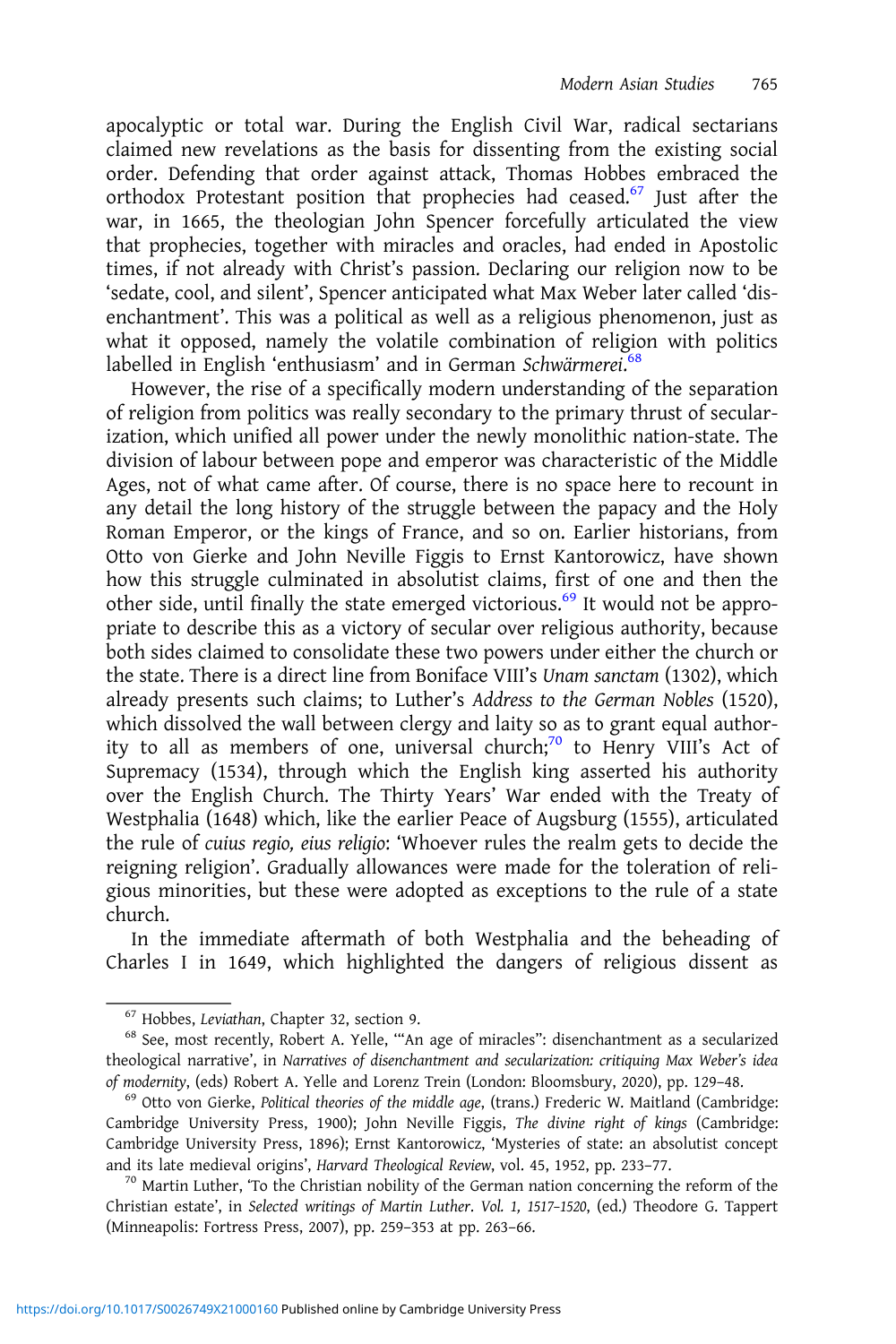fomenting the English Civil War, Hobbes published his Leviathan (1651), which advocated, from its frontispiece onwards, for the unification of both civil and ecclesiastical powers under the sovereign. Hobbes's universalism was a direct corollary of the insistence that sovereignty must be unitary. In medieval Europe, the idea that sovereignty is singular and total was expressed by the analogy of divine right, or the notion that the king (or queen) was God's agent on earth. Monarchy and monotheism were logical corollaries in this political theology. Rather than a separation of powers, Hobbes insisted on the unitary nature of sovereignty, as a means of avoiding competition among political and legal regimes. Where Gelasius had claimed 'Duo sunt', Hobbes insisted, 'Unum est': 'There can be only One'. This is the import of the famous frontispiece of Leviathan, where the temporal powers on the left and their spiritual analogues on the right are shown as indissolubly united in the singular person of the earthly sovereign, who holds both the sceptre of religion and the sword of state.

Hobbes insisted that there must be an establishment of religion in order to avoid conflict. His position is often identified with Erastianism, a doctrine that affirms that the state should control the church. Even accomplished scholars often miss his more radical claim, namely that religion is merely politics under another name. Charles Taylor, for example, describes Hobbes's doctrine in terms of the privatization of religion:

What Hobbes does is to make the demands of Christian faith, as confessionally defined, irrelevant to the public sphere. … In the private realm, the believer can and must do what conscience demands, but he commits no sin in respecting publicly established forms and ceremonies. Defining these is the sovereign's God-given right. … Religion, where it really counts in people's lives and commitments, essentially will exist only in the private sphere. That is the logic of Hobbes's arguments. $71$ 

Taylor's reading of Hobbes is not mistaken, but incomplete. Hobbes was more radical than this. He argued in clear terms that Christianity itself is a form of politics. Following William Tyndale's translation of the Greek word ekklesia as 'congregation', Hobbes defined a 'church' as 'a company of men professing Christian religion, united in the person of one sovereign … [and] the same thing with a civil commonwealth consisting of Christian men … Temporal and spiritual government are but two words brought into the world to make men see double and mistake their lawful sovereign.<sup>72</sup> Rather than simply affirming that religion should be governed by the state, Hobbes was arguing that, properly understood, a church or other 'religious' community is actually a political body. According to the logic of sovereignty, all members of the commonwealth must be united into a single body politic—that of the Leviathan—and not fragmented into different polities that may compete for power.

<sup>71</sup> Charles Taylor, 'Modes of secularism', in Secularism in question, (ed.) Bhargava, pp. 31–53 at pp. 34–35. <sup>72</sup> Hobbes, Leviathan, Chapter 39, section 5.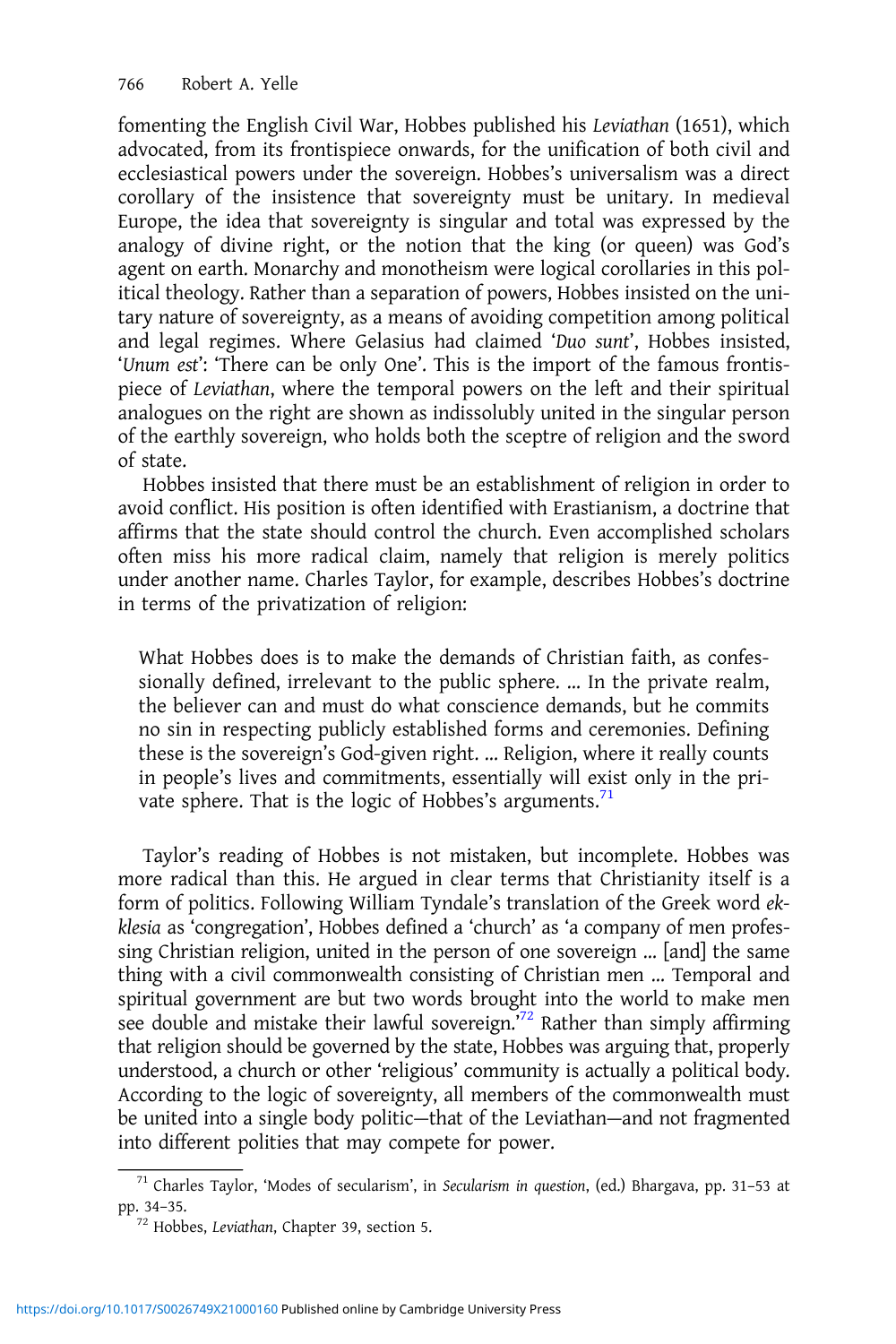Hobbes systematically reduced religious categories to political ones. The English Church was a 'ghostly authority' that competed with that of the sovereign; $73$  the papacy, the 'ghost of the deceased Roman empire' sitting on the ruins of that empire and still speaking its dead language; $74$  and priests were 'fairies' or agents of the 'Kingdom of Darkness'. <sup>75</sup> Not content to attack the Catholic Church, Hobbes drew upon an existing exegetical tradition according to which the biblical Leviathan was the Egyptian pharaoh.<sup>76</sup> The blasphemous implication of Hobbes's demand that we submit to Leviathan/pharaoh was that the Exodus that inaugurated Mosaic monotheism was an illegitimate political revolution. Not content to refute more than a thousand years of Gelasius's Two Kingdoms idea, Hobbes wanted to restore the original unity of religion with politics, before the latter was disrupted by the Hebrews in a slave revolt.

In his description of 'civil religion', Jean-Jacques Rousseau largely adopted Hobbes's account, adding that earlier all religions were tribal and political affairs, attributing the separation of religion from politics to the Gospel and Jesus rather than Moses (who governed a theocracy, after all), and arguing that something like religion is a necessary component of a healthy state.<sup>77</sup> Rousseau advocated reuniting the 'two heads of the eagle', meaning religion and politics. The French Revolution that came after was radically anticlerical, to the extent of instituting a new religion modelled on pagan lines, right down to changing the calendar. The experience of rupture with the Christian past and the search for something like a civil religion has deeply marked French thought ever since, including that of Émile Durkheim, who viewed the phenomenon of religion as coextensive with that of the church, in the form that this now takes, namely that of the state.<sup>78</sup> This partly explains the more thoroughgoing exclusion of other religions from the political sphere that characterizes French laïcité.

Hobbes's universalism is as much a part of secular modernity as is the idea of separation or religious toleration. The contradiction between these two positions—unity of government and diversity of religions—was largely solved by making religion apolitical. This was the thrust of Locke's argument for separation, an argument that, while made in philosophical terms, also had deep underpinnings in Christian theology. Indeed, Locke's definition, in his first Letter on Toleration (1689), of 'commonwealth' and 'church' as distinct entities with clearly separate functions represented a response to Hobbes's argument that there could be no logical and principled distinction between these two entities. Locke's rear-guard defence of the older Christian division of labour was a rhetorical success, although it required a further privatization of religion

<sup>73</sup> Ibid., Chapter 29, section 15.<br><sup>74</sup> Ibid., Chapter 47, sections 21–22.<br><sup>75</sup> Ibid., Chapter 47, sections 21 et seq.<br><sup>76</sup> Yelle, 'Hobbes the Egyptian'.<br><sup>77</sup> Rousseau, 'Civil religion'.<br><sup>78</sup> Émile Durkheim, *The element* Free Press, 1995), pp. 41–43 (centrality of church to religion), 215–16, 430 (civil religion during the French Revolution).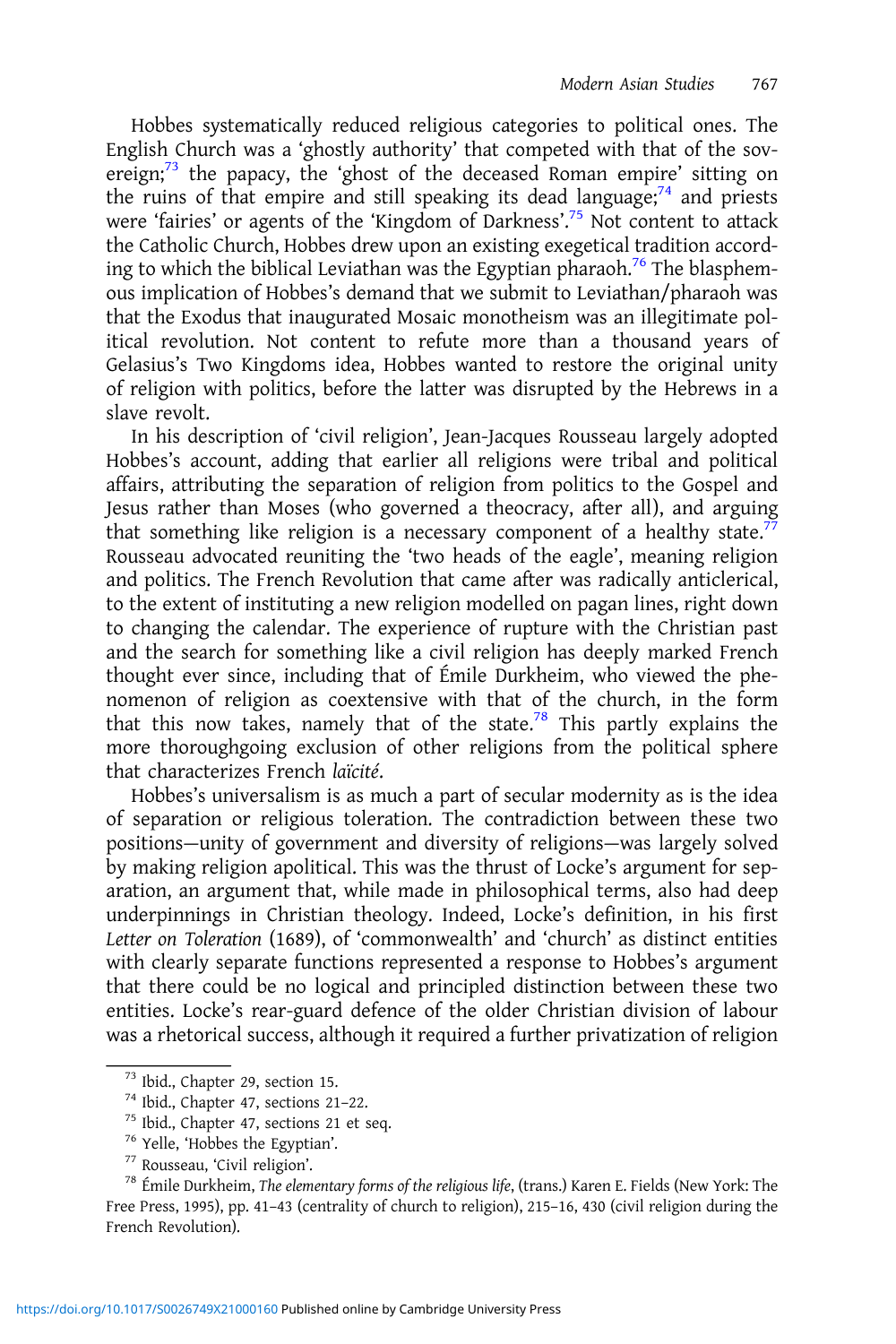and marginalization of its institutional authority. Despite the greater logical coherence of Hobbes's argument, few modern polities have attempted to take the final step in the direction that he pointed out, and these have been mainly totalitarian states. Communist governments have on occasion tried to eradicate religion, or failing that, to exert complete control. Witness current developments in China, among which is the appointment of Christian ministers and a state-supervised translation of the Bible. Hobbes presumably would have approved, since he explicitly granted the sovereign control over the interpretation of scripture.<sup>79</sup> Indeed, to put it within the comparative framework of this special issue, Hobbes's vision of all forms of religions being subordinate to the sacred body of a sovereign divinely ordained to judge among them was congruent with that of Akbar and his Mongol ancestor Chinggis Khan.

From this history we have inherited, alongside the notion of separation, the idea that secularism requires a universal legal system that applies, by default, to all citizens, regardless of their confession (or lack thereof ). This is a function of the hegemonic nature of the modern state and of the cultural dominance of the idea that religion must remain apolitical and extra-legal. Any derogation from this principle is open to suspicion and must be tightly circumscribed. Of course, we have examples of such derogations: the German state collects tax on behalf of the established churches, while the Indian state enforces the personal laws of Hindus, Muslims, and other confessions, despite the controversies over such exceptions.

Charles Taylor captured this aspect of secularism when he defined it as involving 'the shift from hierarchical, mediated-access societies to horizontal, direct-access societies' in which our 'fundamental way of belonging to the state is not dependent on or mediated by … other belongings' or 'through intermediary organizations', but is instead a 'direct relationship'.<sup>80</sup> In the second half of the nineteenth century, Otto von Gierke already described this aspect of secular modernity, in which the sovereign individual stands alone before the sovereign and absolute state.<sup>81</sup> Yet to say this is to admit that the state now functions as if the church did not exist. This was Hobbes's final conclusion, and it was conditioned by his commitment to Nominalism, which itself had dissolved all such forms of mediation, viewed as unacceptable limitations on the sovereignty of God or that of his agent on earth.

Rather than as a separation between politics and religion, or as the religious neutrality of the state, secularism would be better understood as a regime that delimits the possibility of pluralism, meaning the opportunity for friction among competing authorities. Whereas something like the separation between religion and politics is scarcely unique to the contemporary world, it is the increasingly monolithic nature of the modern nation-state that distinguishes secularism from whatever preceded it. This is why, in my view, both Bhargava and De Roover have misdiagnosed the central tendency of

<sup>&</sup>lt;sup>79</sup> Hobbes, *Leviathan*, Chapter 33, section 24.<br><sup>80</sup> Taylor, 'Modes of secularism', p. 39.<br><sup>81</sup> Von Gierke, *Political theories*, pp. 87–100.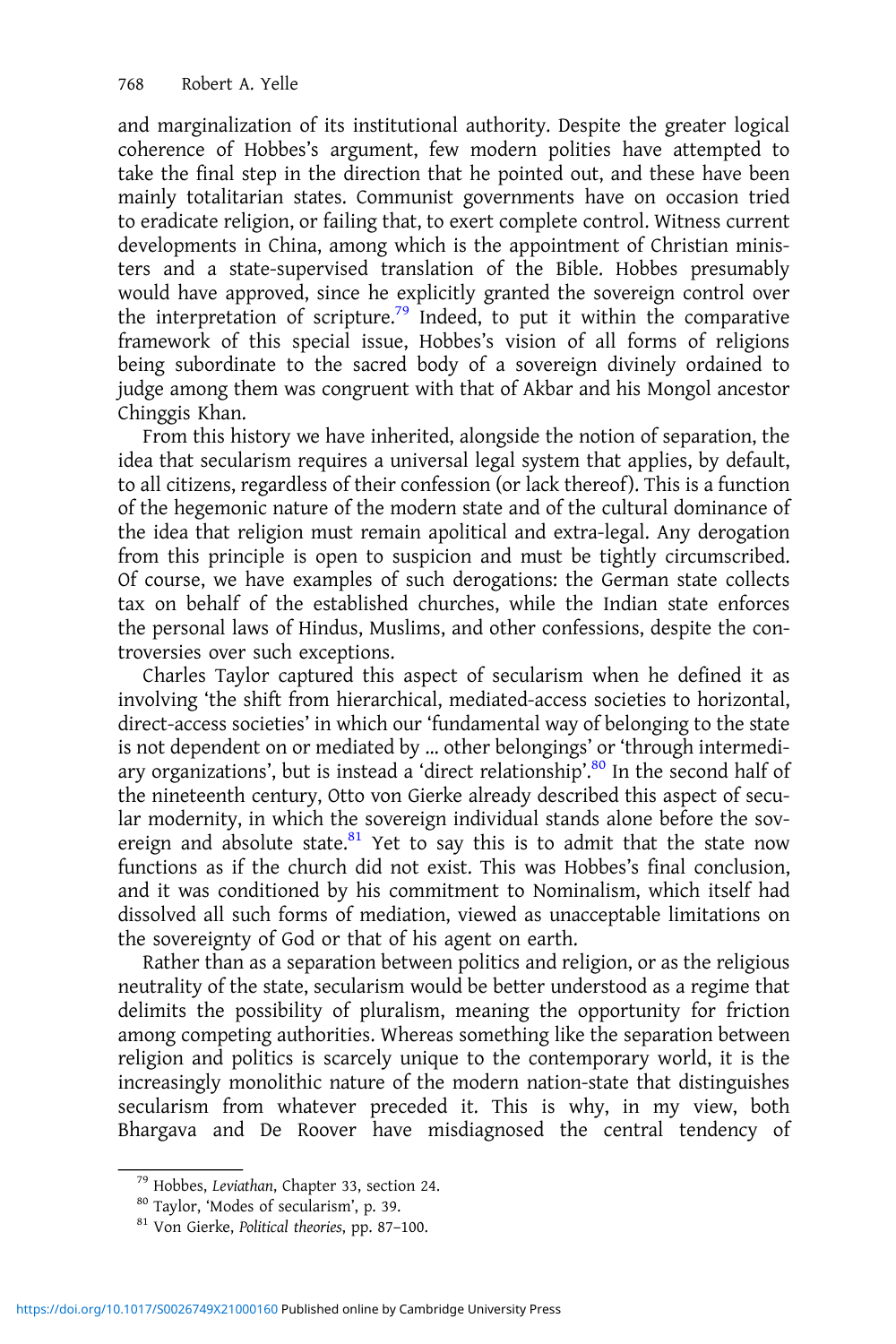secularism, which is not the separation but rather the unification of religion with politics, that Hobbes and Rousseau depicted as a return to the original idea of politics as a totality that encompasses what we call religion.

#### Aśoka as secularist, redux

Following this historical sketch of secularization in Europe, I want to turn back to Aśoka now. Does this modified understanding of what secularism entailed help us at all to understand the Mauryan emperor's Dhamma? His inscriptions clearly identify Aśoka as personally a devout Buddhist,<sup>82</sup> having converted supposedly after, and as a result of, witnessing the violence associated with his conquest of Kalinga. $83$  He also enforced the excommunication of schismatics from the Sangha or individual sanghas.<sup>84</sup> According to legend, Aśoka presided over the Third Buddhist Council at Pataliputra and the canonization of Buddhist teachings and expulsion of schismatics that occurred there. Aśoka was therefore what we would call an 'establishmentarian', a believer in the need for unity within the Buddhist tradition and, at least to some degree, between that tradition and the state.<sup>85</sup> Further proof for this is that he promoted or enforced certain precepts aligned with Buddhist positions in interreligious or doctrinal disputes. For example, he prohibited the sacrifice of animals $86$  and expressed disdain for rituals in general, $87$  while generally promoting what Bhargava, following Gananath Obeyesekere, has aptly termed an 'ethicization' of religion.<sup>88</sup> An example is Pillar Edict 2: 'Dhamma is good,

<sup>85</sup> See Bhargava, 'Forms of secularity', p. 110; and Bhargava, 'Indian secularism', p. 71. Jacobsohn, The wheel of law, p. 287, states that 'the great symbol of India's secularism—Aśoka's Wheel … [meant] that the spiritual and temporal domains were indissolubly bound together'. Jacobsohn does not explain how we might reconcile this with the more common concept of secularism as the separation precisely of these two domains.<br><sup>86</sup> Rock Edict 1. Timothy Lubin has pointed out to me that Aśoka did not prescribe any punish-

ment for violating this prohibition. However, the same is true of the Ten Commandments, which are commands or prohibitions without enumerated sanctions.<br><sup>87</sup> Rock Edict 9. See Timothy Lubin, 'Aśoka's disparagement of domestic ritual and its validation

by the Brahmins', Journal of Indian Philosophy, vol. 41, 2013, pp. 29-41.<br><sup>88</sup> Bhargava, 'Roots', p. 370 (quoting Gananath Obeyesekere). At times, Bhargava appears himself

to embrace anti-ritualism, coming suspiciously close to a normative Protestant idea of religion. See ibid., p. 368: 'some commentators recognized that Aśokan edicts are written in times of intense sectarian strife. For instance, D. R. Bhandarkar says that people in Aśoka's times had lost sight of the essentials of their faith and begun to focus excessively on rituals and theology. In these matters, there was unending acrimonious wrangling'; see also p. 369: 'expensive and elaborate rituals … unnecessary, wasteful and distracting'; p. 372: '[The times] necessitated that a collective ethic substitute correct ritual by good deed for the sake of others.' In Bhargava, 'Forms of secularity', p. 101, he states: 'as these rituals became more complex and expensive, they appeared to enhance the intrinsic worth of the ritual, as if a magical quality inhered in the sacrifice itself …'. It is not always clear to what extent Bhargava is describing his own or Aśoka's opinion.

<sup>82</sup> See Romila Thapar, 'Aśoka and Buddhism as reflected in the Aśokan edicts', in her Cultural pasts, pp. 422-38.<br><sup>83</sup> Rock Edict 13.<br><sup>84</sup> Minor Pillar Edicts 1 and 2. For a discussion, see Lahiri, Ashoka, pp. 255-59, who argues that

the edicts concerning the expulsion of schismatics make the legend that Aśoka convened the Third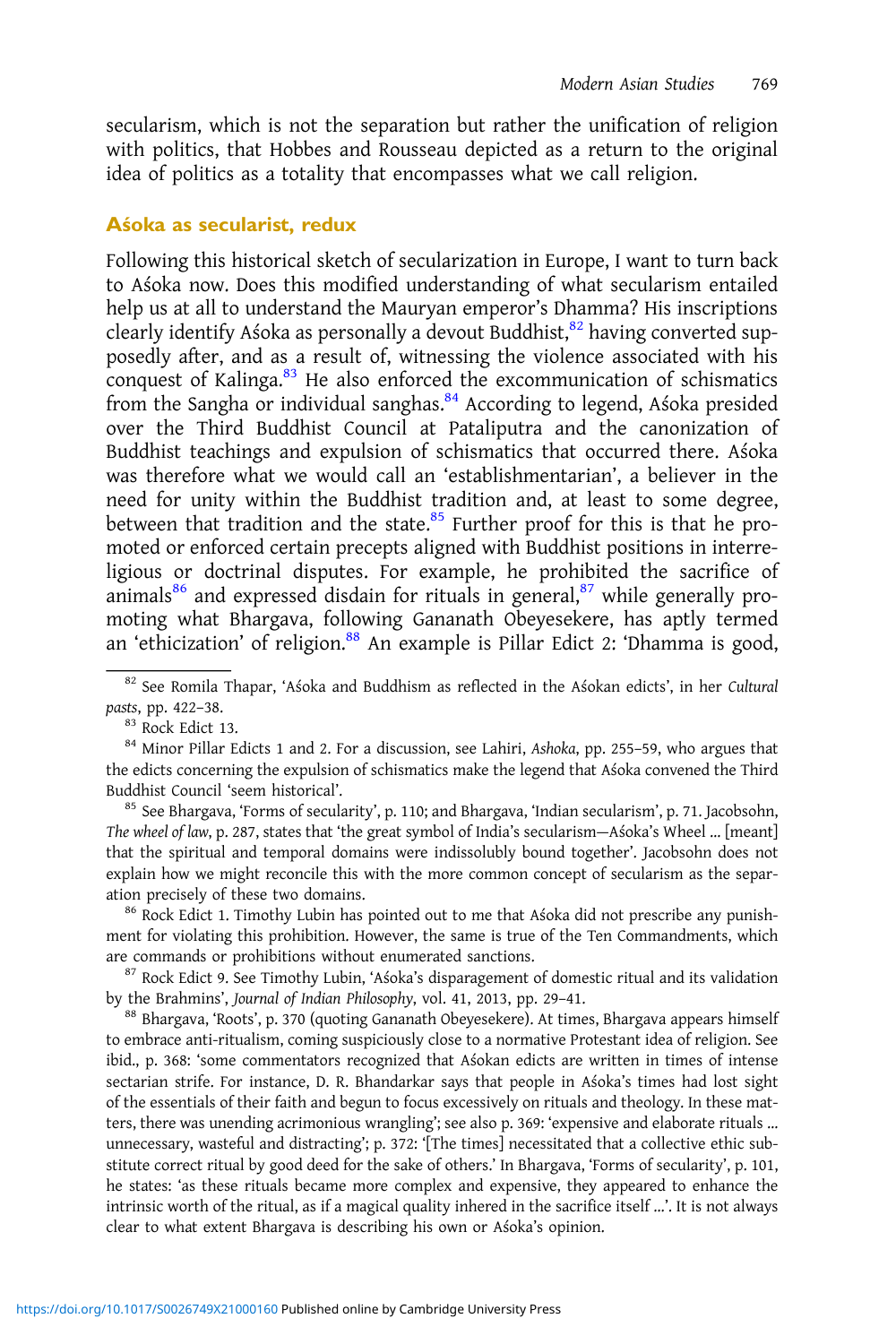but what constitutes Dhamma? (It includes) little evil, much good, kindness, generosity, truthfulness and purity.' This expresses a sentiment familiar also from the Sigalovada Sutta of the Pali Canon, where the Buddha reinterprets the Vedic sacrifice in terms of duties to other people within the community.<sup>89</sup> In other words, Aśoka followed the Buddhist rejection of sacrifice and its associated violence. This meant taking a stand in an interreligious dispute.

In enforcing and promoting the Dhamma, Aśoka also sent ambassadors (Dhamma Mahamatras<sup>90</sup>) both throughout and beyond his realm, contributing to the stability of his empire and the longer-term expansion of Buddhism as a transnational religion. Rock Edict 5 is relevant in this regard:

In the past there were no Dhamma Mahamatras but such officers were appointed by me thirteen years after my coronation. Now they work among all religions for the establishment of Dhamma … They work among the Greeks, the Kambojas, the Gandharas, the Rastrikas, the Pitinikas and other peoples on the western borders. They work among soldiers, chiefs, Brahmans, householders, the poor, the aged and those devoted to Dhamma … They work here, in outlying towns, in the women's quarters belonging to my brothers and sisters, and among my other relatives. They are occupied everywhere. These Dhamma Mahamatras are occupied in my domain among people devoted to Dhamma to determine who is devoted to Dhamma, who is established in Dhamma, and who is generous.

The Dhamma emissaries worked among different 'religions' ( pāṣaṇḍa), as well as among different nations or peoples, such as Greeks, both within and beyond, or at the margins of, the Mauryan empire.<sup>91</sup> Whereas the pāṣaṇḍas were variable, tribal, or local, Dhamma was understood to be universal.<sup>92</sup> Bhargava argues further that 'Dhamma is akin to empirically identifiable political morality', while it also 'constitutes the all-important common ground, the essentials, of all pāṣaṇḍas'.<sup>93</sup> Dhamma represented a universal ethic of righteousness, which had to be propagated among all of the various parts of Aśoka's kingdom, and even abroad. Aśoka's Dhamma represented, as

 $89$  See Rock Edict 9: 'Women in particular perform many vulgar and worthless ceremonies. These types of ceremonies can be performed, by all means, but they bear little fruit. What does bear great fruit, however, is the ceremony of the Dhamma. This involves proper behavior towards servants and employees, respect for teachers, restraint towards living beings, and generosity towards ascetics and Brahmans.' The parallel to the Sigalovada Sutta, Digha Nikaya 31, is also noted by

S. Dhammika.<br><sup>90</sup> Vincent Smith called them 'Censors of the Law of Piety': V. Smith, Aśoka: the Buddhist emperor of India (Oxford: Clarendon Press, 1901), p. 74.<br><sup>91</sup> This edict suggests a parallel between the peoples and the pāṣaṇḍas. Thapar, Cultural pasts,

p. 224, notes Brihaddharma's use of the binomial 'pāṣaṇḍas and yavanas', that is, 'sectarians and Greeks'. Compare the usages of goyim and ethnikoi, in the Hebrew Bible and Greek New Testament, respectively, to refer to other peoples and their religions. <sup>92</sup> Bhargava, 'Forms of secularity', p. 87, suggests that Aśoka's Dhamma anticipated something

like the general concept of 'religion' which emerged later in European Christianity.  $\frac{93}{}$  Ibid., p. 106.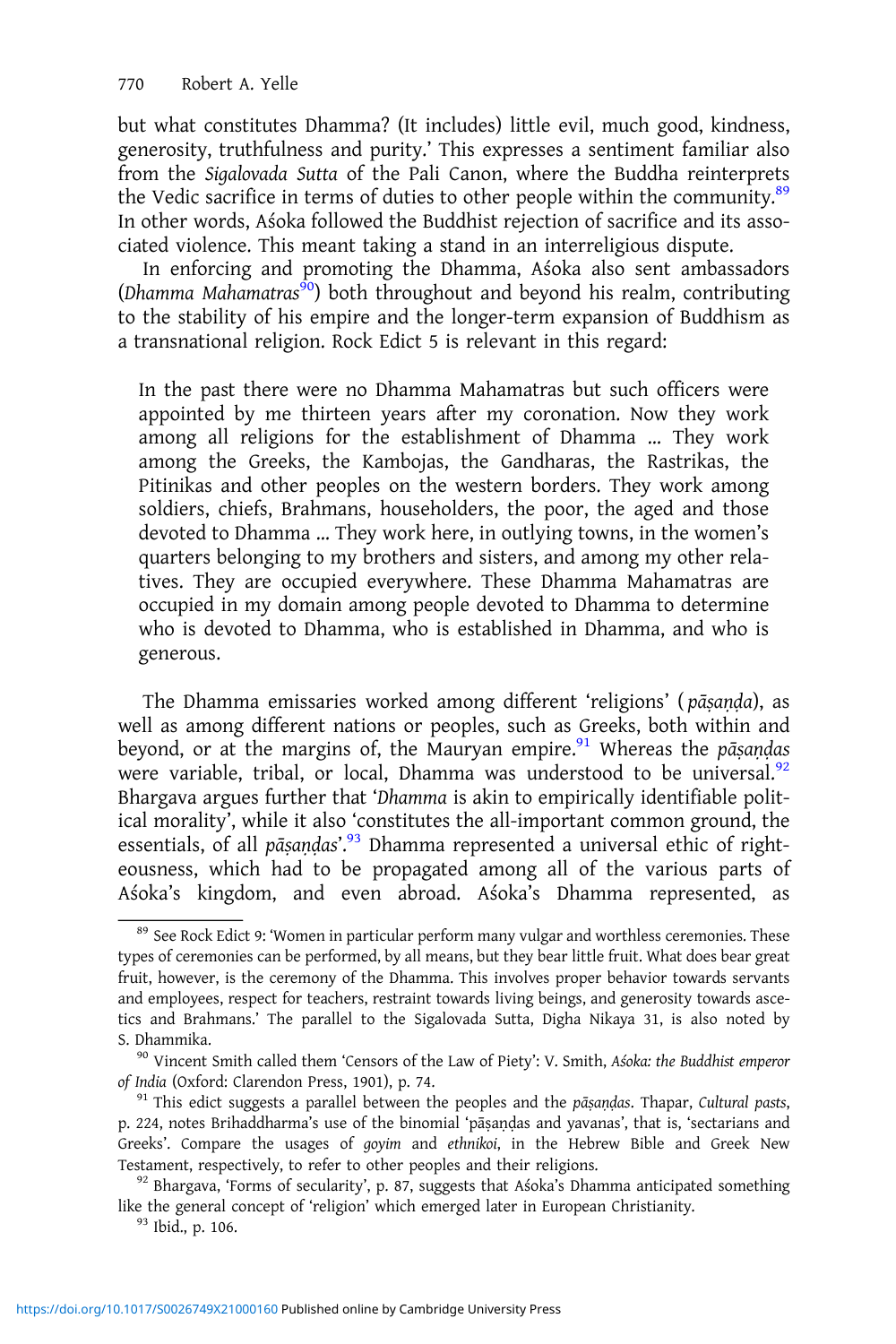Bhargava has said, 'a *public* or *political morality',<sup>94</sup> one that was regarded as* necessary to preserve the integrity of the empire. Aśoka's Dhamma-emissaries go 'everywhere … to determine who is devoted to Dhamma'. We need to recall that the edicts were propaganda and designed to put the best possible 'spin' on the reality of Aśoka's rule, a rule that Buddhist legend says was violent and cruel. Scholars have noted a contrast and convergence between the edicts and the Realpolitik or Machiavellian philosophy expounded in Kauṭilya's Arthaśāstra, a text purportedly authored during the Mauryan dynasty but of undetermined age and discovered only in the last century.<sup>95</sup> This text describes how the king maintains control through a state security apparatus that includes covert agents who test the probity and loyalty of officials and subjects, and who may appear in the guise of monks, mendicants, and members of pāṣaṇḍas. <sup>96</sup> Nehru stated that 'in some ways this Mauryan state reminds one of modern dictatorships'.<sup>97</sup> This parallel suggests that we must, of course, reflect critically upon Aśoka's presentation of the benevolence of his kingdom and of his Dhamma.

Aśoka's Dhamma was not identical with, but was inspired by, the Buddhist Dhamma. It represented something like an ecumenical version of the latter, converted into the basis of a civil ethos for a plural society. We can accept many of the parallels that have been claimed to exist between Aśoka and contemporary Indian secularism. However, Aśoka appears much closer to Hobbes's monist model of secularism than he does to the separationist model. Although sectarian opinions are tolerated, they are subordinated to the universal ethic of Dhamma, which, as a result of its centrality to the civil constitution, transcends the category of mere 'religion'. Aśoka's Dhamma is both religion and politics at the same time, a universal ethic for a diverse empire, or what Patrick Olivelle called a 'civil religion'.

Bhargava identified Aśoka as one of the 'roots' of Indian pluralism, if not of secularism. He further contended that 'Contemporary polities, including India, can draw lessons from ... [such] normative models of pluralism.'<sup>98</sup> He carefully distinguished the Aśokan model from 'secularism' in the narrower, modern sense, while contending that 'it is not so absurd to claim that forms of secularity existed in ancient and early modern India'.<sup>99</sup> I would like to add my qualified agreement: Aśoka anticipated the dilemmas of contemporary

<sup>&</sup>lt;sup>94</sup> Bhargava, 'Roots', p. 371.<br><sup>95</sup> Hermann Kulke notes and tries to resolve the seeming contradiction between the Arthaśāstra's Machiavellian approach and Aśoka's more benevolent-seeming inscriptions. H. Kulke, 'From Aśoka to Jayavarman VII: some reflections on the relationship between Buddhism and the state in India and Southeast Asia', in Buddhism across Asia: networks of material, intellectual and cultural exchange. Vol. 1, (ed.) Tansen Sen (New Delhi: Manohar, 2014), pp. 327–46.<br><sup>96</sup> L. N. Rangarajan (trans.), *The Arthashastra* (New Delhi: Penguin, 1992), pp. 499–507. See also

Mark McClish and Patrick Olivelle (eds), The Arthaśāstra: selections from the classic Indian work on statecraft (Indianapolis: Hackett, 2012), p. 101.<br><sup>97</sup> Jawaharlal Nehru, *The discovery of India* (Delhi: Oxford University Press, 1989), p. 116; quoted in

Vajpeyi, Righteous republic, p. 201.<br><sup>98</sup> Bhargava, 'Roots', p. 379.<br><sup>99</sup> Bhargava, 'Forms of secularity', pp. 95-96.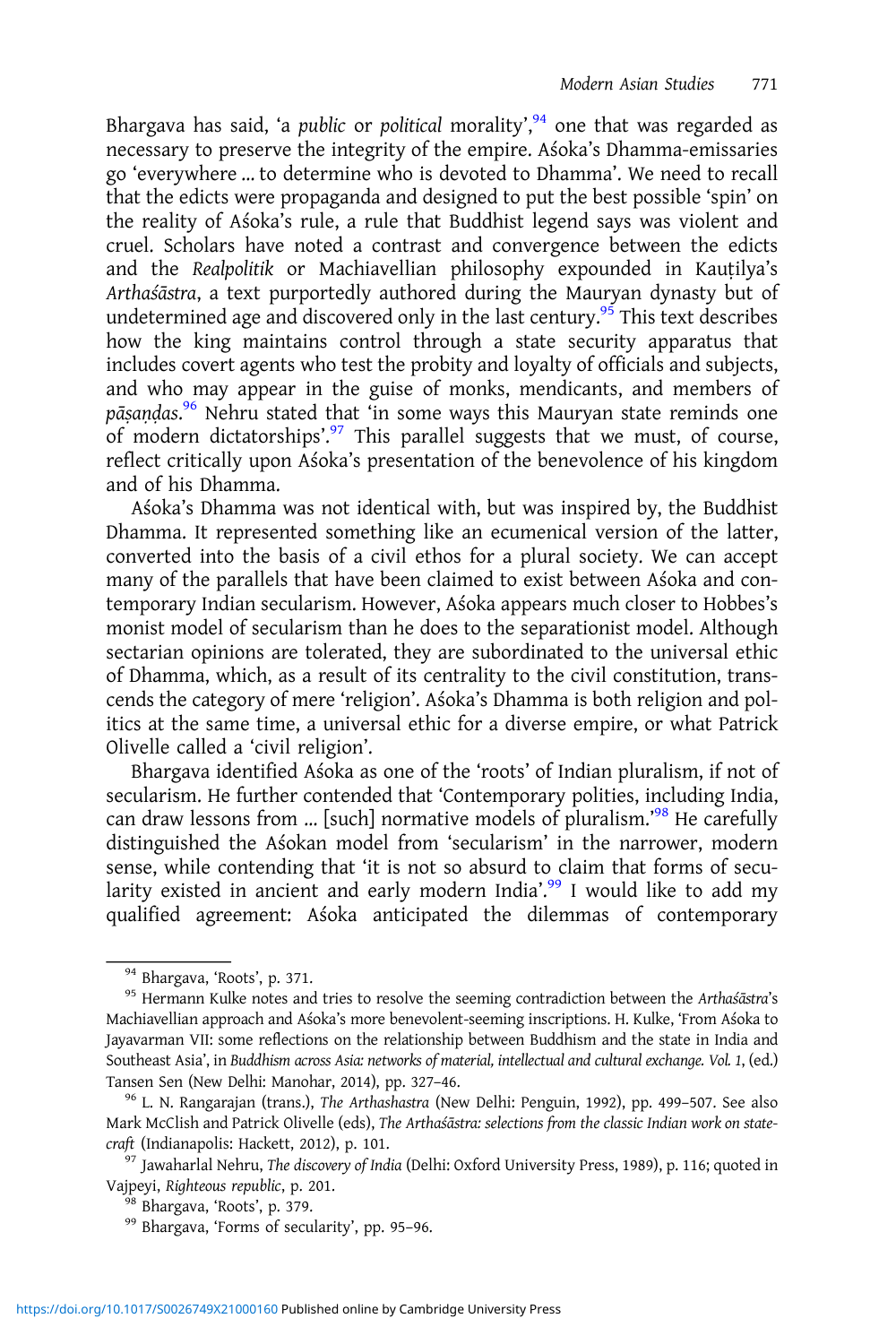secularism and attempted to resolve those dilemmas precisely by embracing not a separationist, but a universalist or Hobbesian model of secularism, even to the extent of instituting something like a (possibly benevolent) police state, which enforced adherence to Dhamma.

Aśoka's Dhamma emissaries fulfil the role of the plague doctors who have been identified in the frontispiece of Hobbes's Leviathan, roaming the streets of the city.100 As the translator of Thucydides, Hobbes was well aware of the linkage between plagues and insurrections, such as the plague that struck Athens during the first year of the Peloponnesian War: $101$  both represent states of emergency or breakdowns in civil order. Like Hobbes's plague doctors, Aśoka's Dhamma mahamatras are specialists who spy out diseases in the body politic, and attempt to cure these before the infection can become widespread and potentially fatal. Religion is in the service of the state, which is why Aśoka's spies (if he shared Kauṭilya's methods) may have been disguised as monks and nuns; unless of course they were actually monks and nuns, members of the sangha grateful for the emperor's patronage and eager to reciprocate.<sup>102</sup>

Even the First Rock Edict may be read against the grain to reveal a different message:

Beloved-of-the-Gods, King Piyadasi, has caused this Dhamma edict to be written. Here (in my domain) no living beings are to be slaughtered or offered in sacrifice. Nor should festivals be held, for Beloved-of-the-Gods, King Piyadasi, sees much to object to in such festivals, although there are some festivals that Beloved-of-the-Gods, King Piyadasi, does approve of.

Aśoka's embrace of ahiṃsā and prohibition of sacrifices were presumably heartfelt. However, they also had the value of maintaining public order. In much of the ancient world, sacrifices were public occasions, with political dimensions.<sup>103</sup> Aśoka's ban on sacrifices and many assemblies or festivals (samājas) would have minimized such potentially volatile gatherings.<sup>104</sup> We should recall that the Exodus revolt against the Egyptian pharaoh began with the demand that the Hebrews be granted a holiday for the purpose of offering a sacrifice (Exod 3:18). In the context of ancient Near Eastern culture, this was already a sign of rebellion, because in those days sacrifice was the seal

<sup>100</sup> See, for example, Giorgio Agamben, 'Stasis', in his The omnibus homo sacer (Stanford: Stanford University Press, 2017), pp. 247–92 at p. 279, discussing Francesca Falk's and Horst Bredekamp's interpretations of this detail.<br><sup>101</sup> See Thucydides, *The Peloponnesian war*, (trans.) Richard Crawley (New York: E. P. Dutton,

<sup>1910),</sup> Book 2, Chapter 7 (section 2.53). <sup>102</sup> See Kulke, 'From Aśoka to Jayavarman VII', p. 332, citing a personal communication from

Tilman Frasch. 103 Of course, I am not talking about the household sacrifices that expanded in importance over

time in Hinduism.<br><sup>104</sup> Lubin, 'Aśoka's disparagement', p. 35; Herman Tieken, 'The dissemination of Aśoka's rock and

pillar edicts', Wiener Zeitschrift für die Kunde Südasiens, vol. 46, 2002, pp. 5–42 at p. 11.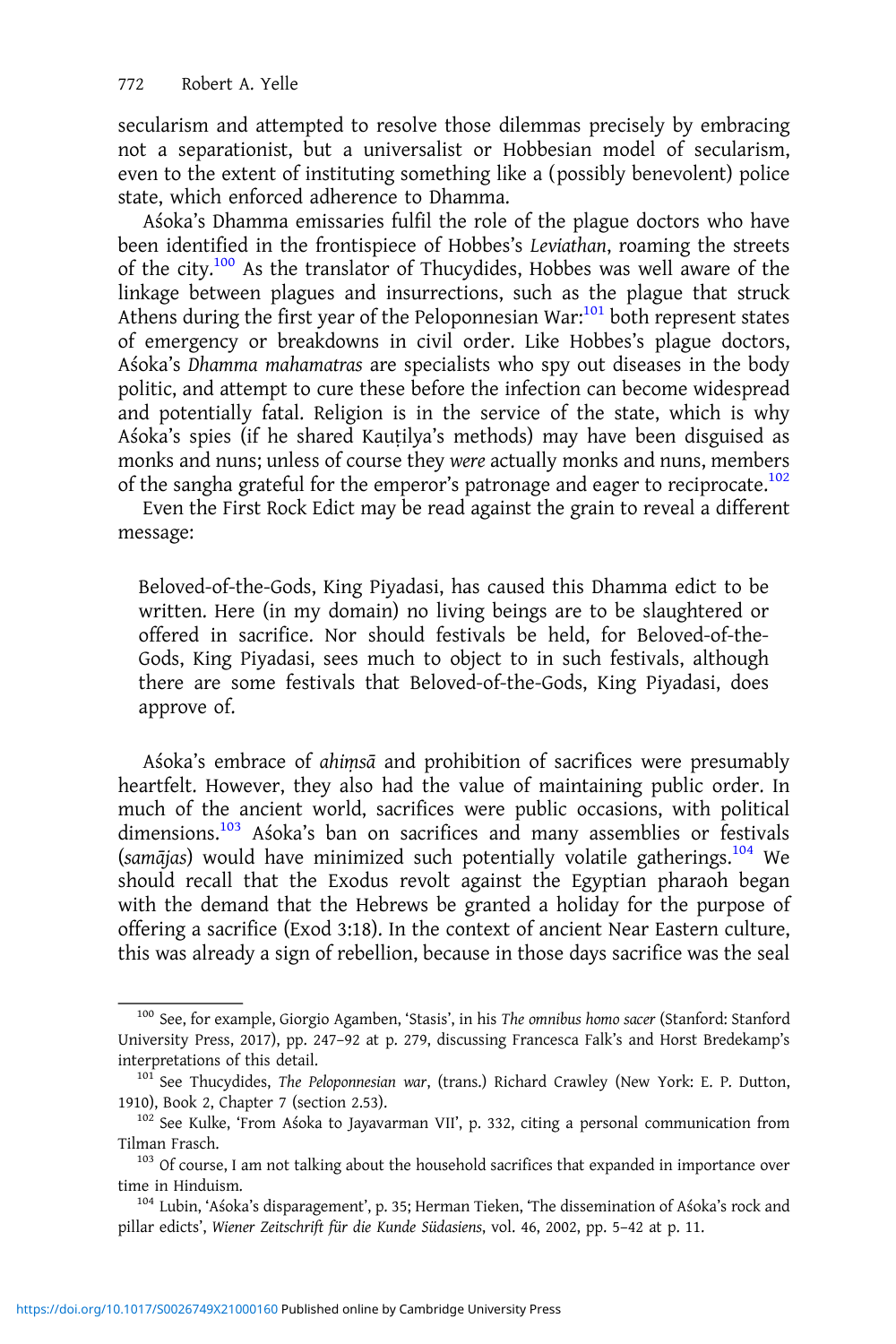of a covenant of service to a king, in this case to a god-king other than the pharaoh.

The convergence between political and religious authority reinforces the parallel that has been drawn between Aśoka and Constantine, as promoters of Buddhism and Christianity respectively, despite other differences between them.<sup>105</sup> Like Constantine, who presided over the Council at Nicaea in 325  $c$ <sub>E</sub>, Aśoka is said to have presided over the Third Buddhist Council at his capital of Pataliputra. Again, there is an obvious parallel to the inter-confessional religious debates Akbar organized and presided over in the 'Ibadat Khana. The right of secular rulers to convene a Church council was, by the way, one of the points defended by Luther during the Protestant Reformation.<sup>106</sup> The Church's claim of an exclusive prerogative in this regard was another of the 'walls' that Luther tore down en route to secularism. Again, this was hardly separation—quite the opposite.

Both Buddhism and Christianity emerged out of the so-called 'Axial Age', which Bhargava has noted as the context for Aśoka's Dhamma as a universal ethic.<sup>107</sup> A number of scholars have identified this historical moment as the inauguration of a separation of religion from politics.<sup>108</sup> If we consider Buddhism and Christianity only as revolutionary religious movements, then there is some cogence to this description. However, this was also the moment of the appearance of large imperial formations, which transcended the boundaries of traditional tribes and small kingdoms and city-states.<sup>109</sup> Such imperial formations, as in the case of Aśoka and Constantine, may require the adoption of a universalizing religion as a 'glue' to counterbalance the centrifugal force that would otherwise disperse such larger bodies politic. The irony, then, is that such 'religious' protest movements seem to have been co-opted swiftly by expanding empires to reinforce political power. From this perspective, the Axial Age led to the unification of politics and religion, as well as of peoples, rather than to their separation. There is an analogy, albeit imperfect, with what happened with the rise of the modern nation-state, which witnessed a return to the unity of politics and religion in the form of Hobbes's Leviathan.

We know very little of Buddhism before Aśoka, whose edicts represent the oldest preserved writings on the subcontinent. The earliest complete biography of the Buddha, Aśvaghosa's Buddhacarita (Acts of the Buddha), was composed in Sanskrit several centuries after Aśoka's empire fell, and around a half a millennium after the Buddha presumably lived. The gap between legend and history is at least as great as that which exists in the case of Jesus. The

<sup>105</sup> Joseph M. Bryant, 'Ashoka and Constantine: on mega-actors and the politics of empires and religions', in States and nations, power and civility: Hallsian perspectives, (ed.) Francesco Duina (Toronto: University of Toronto Press, 2019), pp. 262–302, notes the parallel but tries to account for the dif-

<sup>%</sup> fering degrees of success each emperor had in promoting his chosen religion.<br><sup>106</sup> Luther, 'To the Christian nobility', pp. 272–73.<br><sup>107</sup> Bhargava, 'Beyond toleration', pp. 178–85.<br><sup>107</sup> Robert Bellah, 'What is axial ab 2005, pp. 70–72, 83. Jan Assmann has made similar arguments for the Exodus. <sup>109</sup> Olivelle, 'Aśoka's inscriptions', p. 170. See also David Graeber, Debt: the first 5000 years

<sup>(</sup>New York: Melville House, 2011).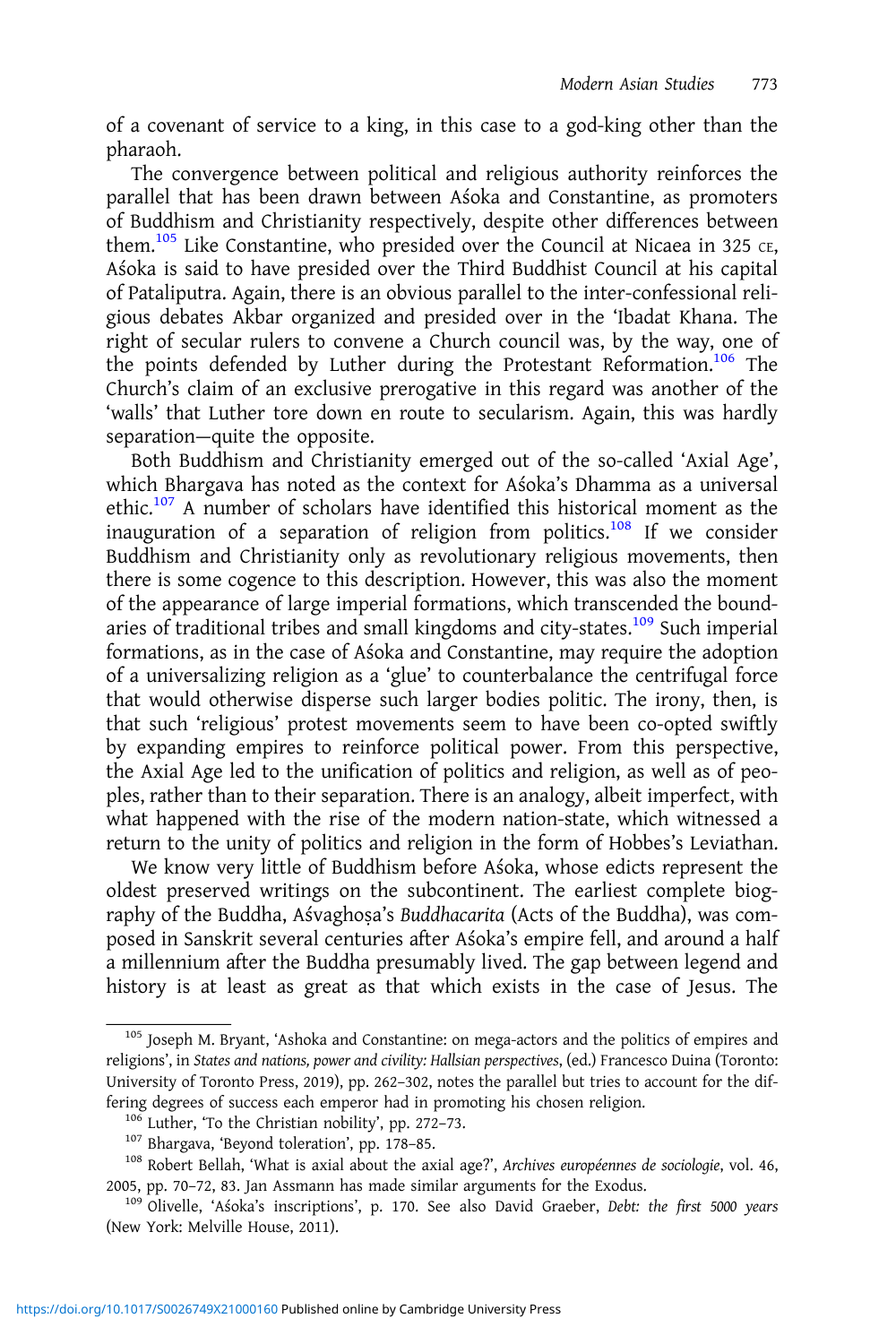Buddhacarita tells the story of how the Buddha was born in the palace of his father, King Śuddhodana. It was predicted that he would grow up to be either the Buddha or a Cakravartin, a great wheel-turning emperor. Like Jesus, the Buddha was supposed to be a king of sorts. Given the sequence of historical events, it is quite possible that this image of the Buddha was derived from the memory of the first Buddhist emperor, Aśoka, who turned the Wheel of Dhamma for the subcontinent, and beyond.<sup>110</sup> What does this convergence between the two figures of king and renunciant tell us about the inseparability of religious authority and political power? And what does this inseparability say about secularism itself?

## **Conclusions**

I would like to bring these reflections on ancient history back around to our present moment. But first it will be useful to recapitulate where we are in the argument. Some counterintuitive conclusions have been reached. The first is that we may need to abandon speaking of secularism as a 'separation' between religion and politics, not only because there appears to be no principled way to define either of these categories, but also because, in practice, what we call 'secularism' has often constituted the opposite of separation: namely, a consistent effort to extend a universalist ethic throughout society for the purpose of achieving general acceptance of certain ideals as well as with the goal of maintaining social cohesion. Although it is true in simple historical terms that the separationist model was articulated originally in terms of categories borrowed from Christian theology and the Roman Catholic Church, the particular form of separation that has been bequeathed to modernity as a legacy of the wars of religion is one in which very little space and power has been retained by organized religion. A rereading of this history suggests that the main tendency of secularism is monolithic or universalist. As such, the theological genealogy may be less relevant than the inexorable logic of politics, which is expressed in the demand for an absolute sovereignty from which competing norms, including 'religious' ones, have been evacuated. This logical step was taken already by Thomas Hobbes in the middle of the seventeenth century. He argued that religion is always inherently political and that, conversely, any body politic also constitutes something like a church.

Despite the Christian idiom in which these ideas were expressed in earlier periods of European history, they arguably point to broader human and social realities that also apply, mutatis mutandis, in the Indian context. Where Bhargava and others have looked to Aśoka as a model for a distinctly Indian secularism, a brief rereading of the limited data pertaining to this period suggests instead that the Mauryan emperor may illustrate something that is not distinctive to such diverse imperial formations, but shared between East and West, as well as past and present: namely, the need for a state ethic, if not a

<sup>110</sup> Upinder Singh, Political violence in ancient India (Cambridge, MA: Harvard University Press, 2017), p. 55, states that Aśoka 'plucked dhamma or dharma out of religious discourse and made it a central political issue'. At this stage of our knowledge, however, I suggest it is difficult, if not impossible, to identify dharma as originally either religious or political.